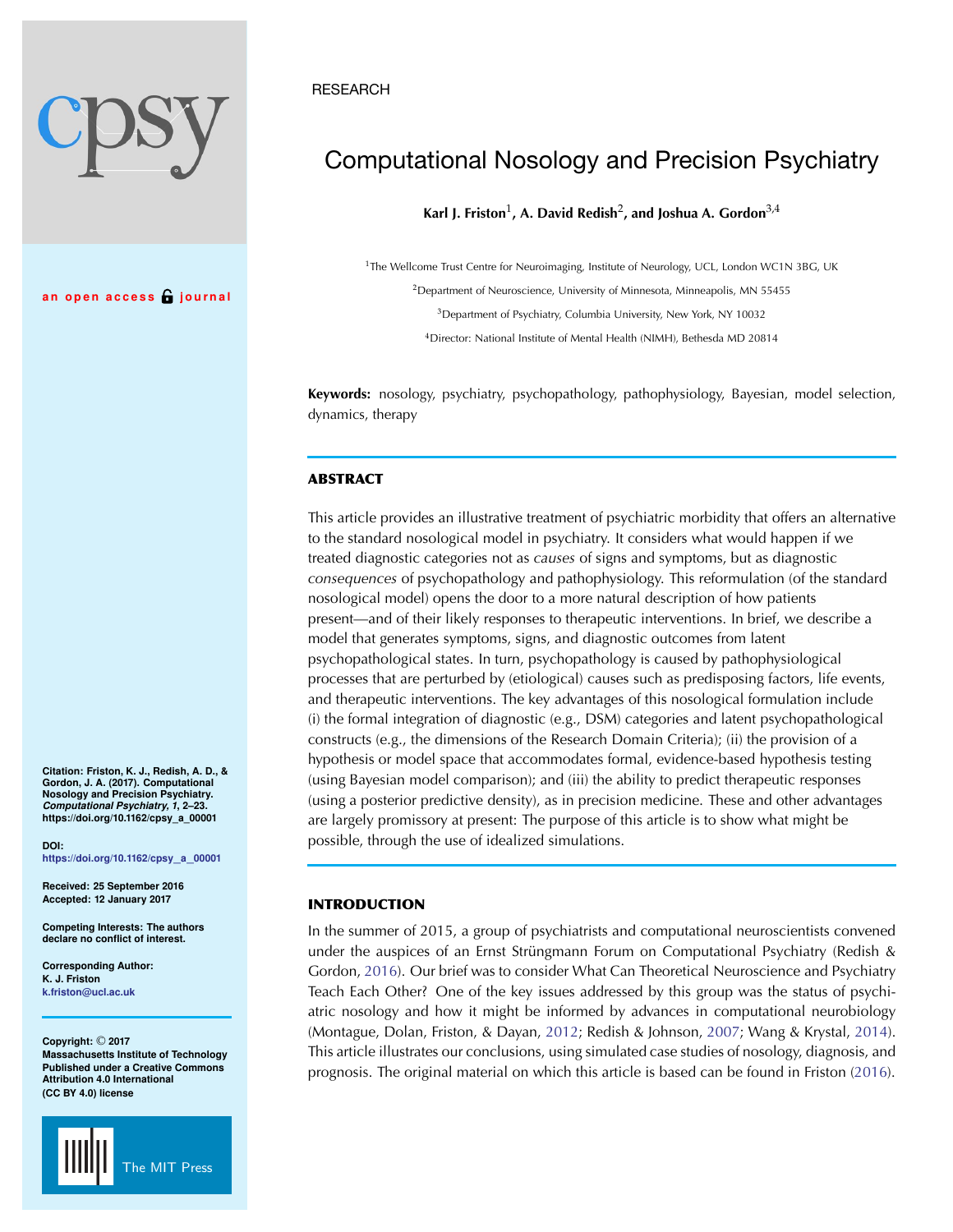Our starting point was realizing that diagnostic categories are not the causes of psychopathology—they are (observable) consequences. Although rather obvious in hindsight, this came as something of a revelation, largely because it exposed the missing link between the putative causes of psychiatric illness (e.g., genetic predisposition, environmental stressors, or iatrogenic outcomes) and the consequences, as observed by clinicians (e.g., symptoms, signs, and crucially, diagnostic outcome). See also Borsboom and Cramer [\(2013\)](#page-19-0) for a thoughtful discussion. In what follows, we briefly rehearse the ideas—borrowed from computational neurobiology—that we hoped might close this gap.

The principal contribution of a formal or computational approach to nosology rests on the notion of a *generative model*. A generative model generates consequences from causes—in our case, symptoms, signs, and diagnoses from the underlying psychopathology and pathophysiology. Generally, the models are state-space models that describe the dynamics and trajectories in a space of latent (e.g., pathophysiological) states. These states are latent, or hidden from direct observation, and are only expressed in terms of measurable consequences, such as symptoms and signs. The utility of a generative model lies in its ability to infer latent states from observed outcomes and, possibly more importantly, the opportunity the modeling provides to assess the evidence for one model relative to others, given a set of measurements. This is known as (Bayesian) *model comparison*, where each model's evidence is simply the probability of any sequence of observations under that particular model (Stephan, Penny, Daunizeau, Moran, & Friston, [2009\)](#page-20-4). To assess the evidence for a particular model, it is necessary to fit the model to observed data—a procedure known as *model inversion*. This is because the mapping from causes to consequences is inverted, so as to map from consequences to causes—for example, inferring the pathophysiology from the symptoms. Furthermore, having inverted a model—by optimizing its parameters to maximize the model evidence—one can then simulate or predict new outcomes in the future by using something called the *posterior predictive density*. Heuristically, this is the technology behind weather forecasts, in which the generative model is a detailed state-space model of meteorological dynamics (Young, [2002](#page-21-1)). Can we conceive of an equivalent to meteorology within psychiatry?

In the past decade, considerable advances have been made in using state-space models of distributed neuronal processes to understand (context-sensitive) connectivity and functional architectures in the brain. This is known as *dynamic causal modeling*, which has been the approach adopted by a significant number of articles in the imaging neuroscience literature (Daunizeau, David, & Stephan, [2011;](#page-19-1) Friston, Harrison, & Penny, [2003\)](#page-20-5). In what follows, we apply exactly the same principles to the problem of modeling the causes of nosological outcomes in psychiatry. Indeed, all the examples below use standard Bayesian model inversion schemes that are available in freely available academic software: the simulations described below can be reproduced by downloading the SPM software (www.fil.ion.ucl.ac.uk/spm/) and running the MATLAB script DEM\_demo\_ontology.m. The dynamic causal modeling of psychopathology can, in principle, offer a number of advantages over the standard nosological model. As we noted above, in the abstract, these include (i) the formal integration of diagnostic (e.g., the *Diagnostic and Statistical Manual of Mental Disorders* [DSM]) categories and latent psychopathological constructs (e.g., the dimensions of the Research Domain Criteria [RDoC]; Stephan & Mathys, [2014\)](#page-20-6); (ii) the provision of a hypothesis or model space that accommodates formal, evidence-based hypothesis testing (Krystal & State, [2014\)](#page-20-7); and (iii) the ability to predict therapeutic responses (using a posterior predictive density). Crucially, by adopting a dynamic modeling approach, one can properly accommodate the personal histories and trajectories of individual patients when determining (and predicting) the course of their illness. This was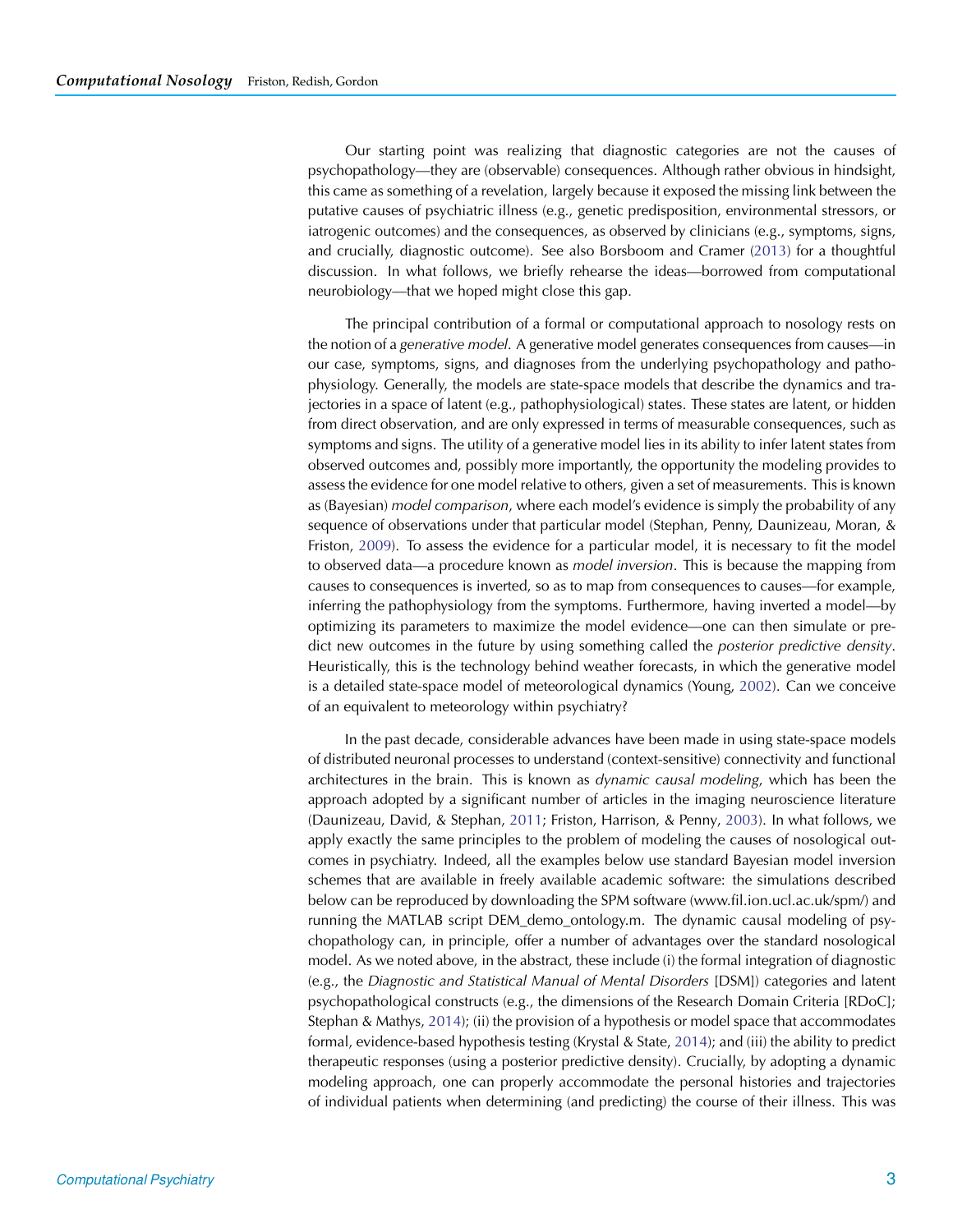a key aspect of our group discussions—and something that is currently underemphasized in standard nosology.

Our overall approach to nosology (and the advantages it promises) may seem rather abstract and grandiose. What follows is therefore offered as a prospectus for future discussions about nosology and the potential for individualized or precision psychiatry in the future. Our purpose is to illustrate what could be possible, in an idealized world, if we could use (dense) clinical data to optimize generative models of psychopathology, in the context of highthroughput personalized medicine (Richesson, Sun, Pathak, Kho, & Denny, [2016\)](#page-20-8). The data we have in mind speak to the new era of digital health—for example, data from wearable (e.g., pedometer) sensors and mobile-application-based tools supervised by the patient or clinician (Hollis et al., [2015;](#page-20-9) Martinez & Valstar, [2016\)](#page-20-10). Whether or not this will be possible with current data is an open question. In short, this article offers a formal sketch of what a computational nosology could look like.

The article comprises three sections. The first describes a model that generates symptomatic and diagnostic outcomes from latent (pathophysiological and psychopathological) causes. This particular model should not be taken too seriously: it is just used to show that a formal approach to nosology forces one to think carefully about the known and unknown variables in psychiatric processes, and how they may influence each other. The next section considers the ability to use ratings of symptoms and signs (and diagnosis) to estimate or infer their latent causes. This is a necessary prelude to the notion of model comparison that is briefly illustrated in this section. Finally, we consider prognosis and prediction by using the generative model to predict the outcome of a (simulated) schizoaffective process—and its response to treatment.

## **GENERATIVE MODELS FOR PSYCHIATRIC MORBIDITY**

This section introduces the general form of generative (dynamic causal) models for psychiatric morbidity, along with a particular example that will be used to illustrate model inversion, model selection, and prediction in subsequent sections. As we noted above, a generative model generates consequences from causes. The basic form assumed here starts with the (known) causes of psychiatric illness, such as genetic or environmental predispositions and therapeutic interventions. These factors act upon pathophysiological states—such as aberrant dopamine receptor availability or glucocorticoid receptor function—to alter their trajectories over a course of weeks to months. These latent pathophysiological states then determine a psychopathology, cast in terms of latent cognitive, emotional, or behavioral function (e.g., low mood, psychomotor poverty, thought disorder, etc.). Psychopathological states correspond to the constructs underlying such methods as RDoC (Kaufman, Gelernter, Hudziak, Tyrka, & Coplan, [2015\)](#page-20-11) and clinical brain profiling (Peled, [2009](#page-20-12)). Finally, the psychopathological states generate measured symptoms using, for example, standardized instruments (e.g., the Positive and Negative Symptoms of Schizophrenia Scale [PANSS; Kay, [1990](#page-20-13)], Beck Depression Inventory, mini mental state, etc.) or diagnostic outcomes (e.g., schizophrenia, major affective disorder, or schizoaffective disorder).

Note that in this setup, a diagnosis represents an outcome provided by a clinician. In other words, the symptoms, signs, and diagnosis have a common cause, and the diagnostic categorization provides a useful summary outcome that integrates aspects of psychopathology that may not be covered explicitly by standardized symptom ratings or particular signs (psychomotor poverty, electroencephalographic abnormalities, abnormal dexamethasone suppression, etc.).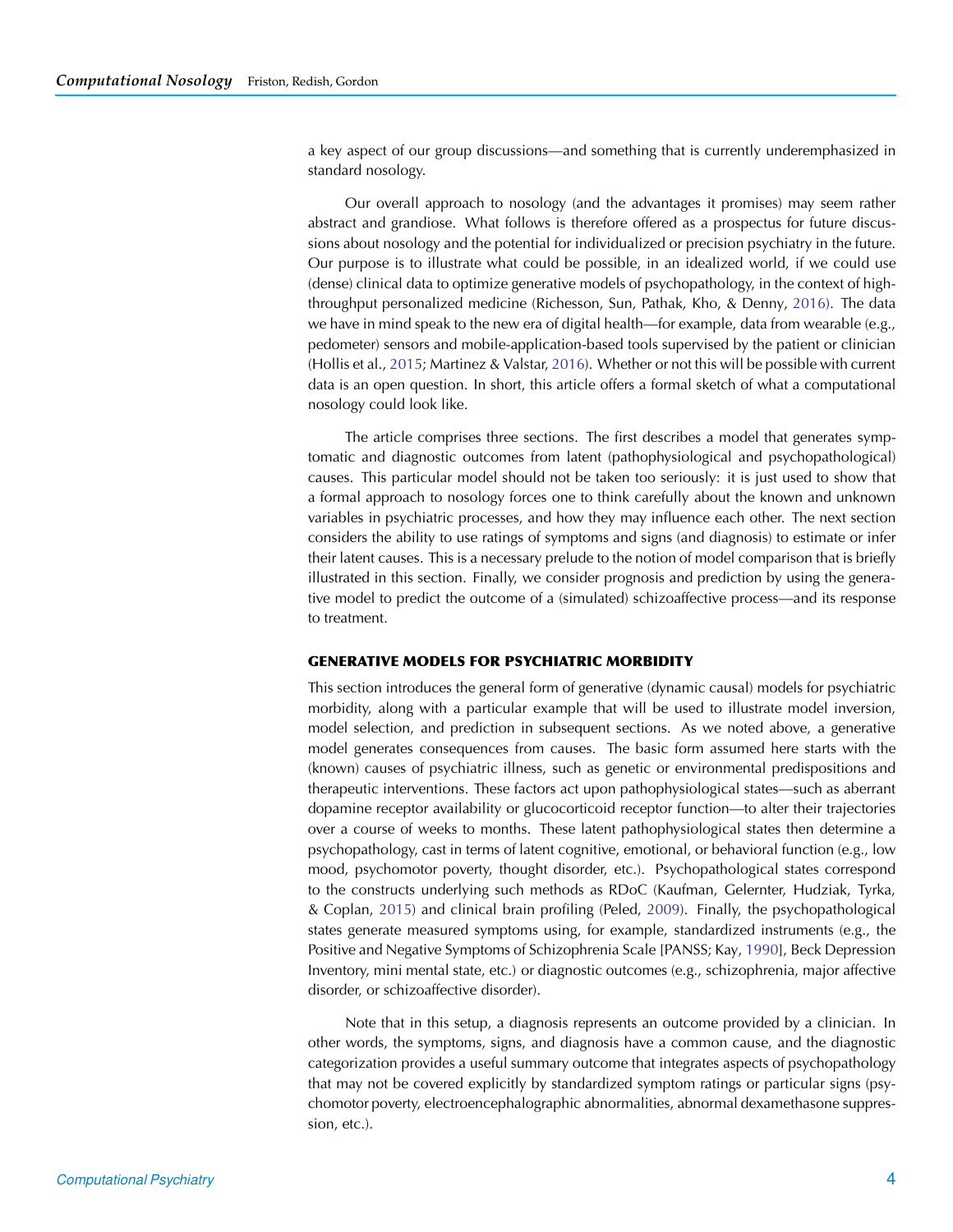This formulation of psychiatric nosology is largely common sense and reiterates what most people would understand about psychiatric disorders. However, can this understanding be articulated formally, in a way that can be used to make quantitative predictions and to test competing etiological hypotheses? This is where a formal nosology or generative model comes into play. The first step is to construct a *graphical model* of dependencies among the variables that generate the measurable outcomes. [Figure 1](#page-4-0) (left panel) shows a graphical model that summarizes the probabilistic dependencies among etiological causes  $u(t)$ , pathophysiological states  $x(t)$ , psychopathology  $v(t)$ , and the symptoms and diagnosis [ $s(t)$ ,  $\Delta(t)$ ]. In this format, the variables in white circles correspond to latent states that are hidden from direct observation, whereas the observable outcomes are in the cyan circle.

Probabilistic dependencies are denoted by arrows that entail (time-invariant) parameters  $\theta = (\theta^s, \theta^{\eta}, \theta^{\rho})$ . This formulation clarifies the roles of different quantities and makes their interdependencies explicit. For example, a diagnostic classification at a particular time would be an outcome variable, whereas a patient's drug history would be an etiological cause that influenced the pathophysiology. Having established the form of the graphical model, it is now necessary to specify the nature of the dependencies within and among the latent variables. An example is provided in the right panel of [Figure 1](#page-4-0) and illustrated graphically in the middle panels. This model will be described in the following section.

#### *A Generative (Dynamic Causal) Model*

This example of a generative model is deliberately very simple, restricting itself to modeling a limited differential diagnosis that includes schizophrenia, affective disorder, schizoaffective disorder, and a remitted state. These diagnostic outcomes are accompanied by six symptom scores that have been normalized to lie between plus and minus one. Furthermore, we consider only a limited number of exogenous causes and latent variables: Specifically, a single therapeutic cause perturbs the evolution of three physiological states, from which two psychopathological states are derived. At any one time, the location in the psychopathological state-space determines a symptom profile (through a linear mixture of psychopathological states that is passed through a sigmoid function). Diagnostic outcomes are, here, encoded by a probability profile over the differential diagnosis (i.e., the relative confidence that a clinician places in the differential diagnoses afforded by some accepted nosological scheme; e.g., DSM or ICD). In this model, the probability of any diagnosis corresponds to its relative proximity to the current point in a psychopathological state-space. In other words, as the disorder progresses, a trajectory is traced out in a two-dimensional psychopathological state-space, where, at any one time, the prevalent diagnosis is determined by the diagnosis point the current state is closest to. Technically, this has been modeled by a softmax function of diagnostic potential, which is the (negative) Euclidean distance between the current state and the locations associated with the different diagnostic categories (encoded by  $\theta_i^{\Delta}$ —the color dots in [Figure 1\)](#page-4-0).

The trajectory of psychopathology is determined by the corresponding trajectory through a pathophysiological state-space that has its own dynamics. These are encoded by equations of motion or flow—based, in this example, on a Lorenz attractor (Lorenz, [1963](#page-20-14)). See van de Leemput et al. [\(2014](#page-21-2)) for an example of modeling mood using a (simplified) Lotka–Volterra system. The Lorenz form for the dynamics or kinetics of pathophysiology is a somewhat arbitrary choice, but it provides a ubiquitous model of chaotic dynamics in the physical (Poland, [1993](#page-20-15)) and biological (de Boer & Perelson, [1991](#page-19-2)) sciences. Interestingly, it arose from the modeling of convection dynamics, which speaks to the analogy between the present modeling proposal and weather forecasting. In this setting, the ensuing dynamics can be regarded as a canonical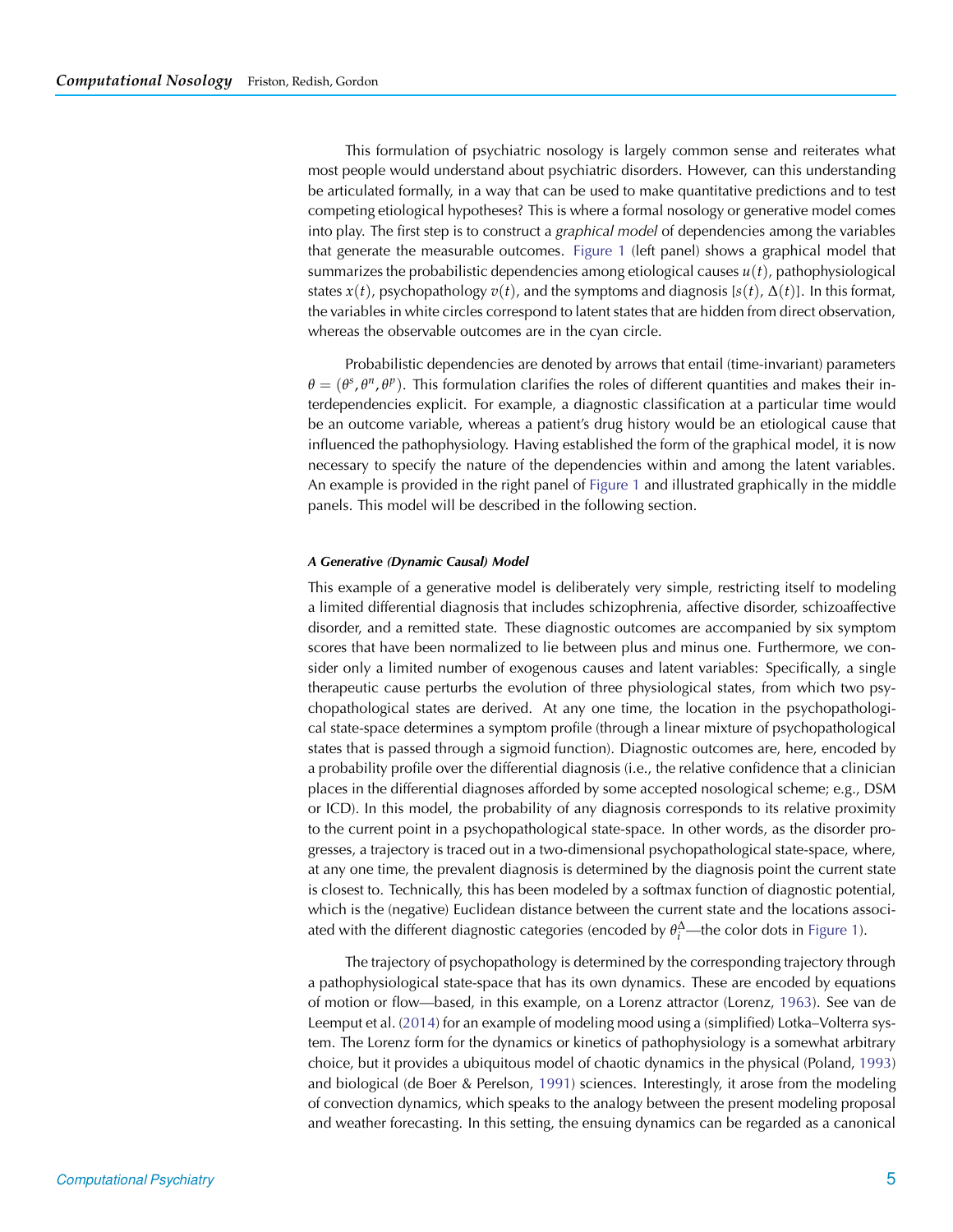

<span id="page-4-0"></span>**Figure 1. Schematic of a generative model for psychiatric morbidity.** The model is shown in terms of a (probabilistic) graphical model on the left. In this format, the quantities in white circles correspond to random variables that include (unknown) parameters on the left and hidden or latent states on the right. The arrows denote conditional dependencies and describe the influences among latent variables that generate the observations or outcomes in the cyan circle at the top. Here, the outcomes are clinical symptom scores and a differential diagnosis, measured as a probability distribution over diagnostic classifications. The only difference between these outcomes is that the diagnostic probabilities are constrained to be nonnegative and to sum to 1 (so that they can be treated like a proper probability distribution over a differential diagnosis). The outcomes are generated as functions of psychopathological states that, themselves, are mixtures of pathophysiological states. Finally, the pathophysiological states are perturbed by inputs (such as therapeutic interventions). An example of the form of the conditional dependencies is provided on the right, in terms of functions and random (Gaussian) fluctuations. In this example, a single therapeutic intervention enters the dynamics (or equations of motion) governing the evolution of the pathophysiological states. Here, the therapeutic intervention changes the influence of the second physiological state on the first, where this coupling itself is state-dependent (and changes with the third state). These dynamics are based on a Lorenz attractor (illustrated by the insert in the lower corner). The psychopathological states are generated as a linear mixture of the last two physiological states. In turn, the psychopathological variables are mapped to clinical outcomes through sigmoid functions (to generate symptom scores) and a softmax function of diagnostic potential (to generate a differential diagnosis). The diagnostic potential is based on the proximity of the psychopathological state to locations representing diagnostic categories. The panels in the middle column illustrate a particular realization of this generative model over 64 time bins (i.e., weekly assessments). The lower panels in this sequence show the therapeutic input (starting at 32 weeks) and the dynamic responses of the three pathophysiological states. The ensuing psychopathology is shown both as a function of time and as a trajectory in state-space in the left and right middle panels, respectively. The state-space of psychopathology contains the locations associated with diagnostic categories (colored dots), which determine the diagnostic classification that tiles the state-space (four regions of gray, weighted by the entropy of the probability distribution over diagnoses). This example includes four diagnostic categories (schizophrenia, schizoaffective and affective disorders, and a state of remission). The symptoms and differential diagnosis generated by this trajectory are shown in the upper panels on the left and right, respectively. In this and subsequent simulations, the initial (physiological) states are [8, 10, 32]; the parameters for the symptom scores are sampled from a unit Gaussian distribution, and the remaining parameters are shown in [Figure 4.](#page-11-0)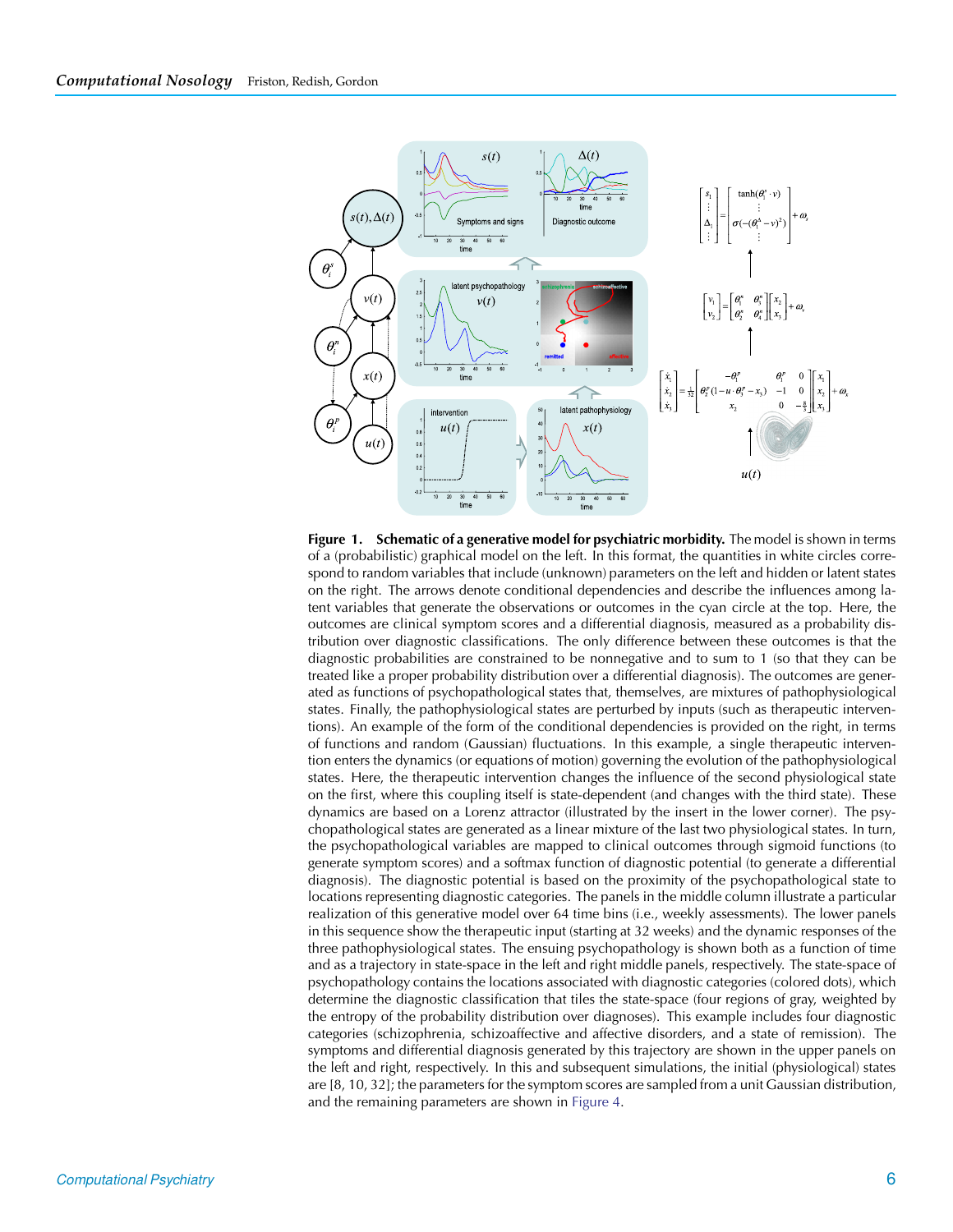form for nonlinear coupled processes that might underlie the pathophysiology in psychosis. It has a canonical form because, as we see in [Figure 1](#page-4-0) (on the right), one can regard the parameters as specifying coupling coefficients or connections that mediate the influence of one physiological state on the others. Crucially, some of these connections are state-dependent. This is important because it means that one can model fluctuations in pathophysiology in terms of self-organized (chaotic) dynamics that have an underlying attracting set. In other words, the Lorenz form provides a canonical summary of slow fluctuations in neuronal (or hormonal) states that show homoeostatic or allostatic tendencies (e.g., Leyton & Vezina, [2014](#page-20-16); Misiak, Frydecka, Zawadzki, Krefft, & Kiejna, [2014;](#page-20-17) Oglodek, Szota, Just, Mos, & Araszkiewicz, [2014](#page-20-18); Pettorruso et al., [2014](#page-20-19)).

The equations on the right of [Figure 1](#page-4-0) all include random fluctuations. These fluctuations render the generative model a probabilistic statement about how a number of variables could influence each other. Here, the random fluctuations can be regarded as observation noise (when assessing symptoms) and as random fluctuations or perturbations to psychological or physiological processing. These fluctuations stand in for transient changes in daily experiences and neurophysiological processes that are not predicted by the slower dynamics of psychological and physiological states (modeled by the equations of motion). In this article, these random fluctuations are smooth processes with a Gaussian correlation function and a correlation length of half an assessment interval (i.e., a few days).

We make no pretense that any of these states map in a simple way onto the physiological variables; rather, they stand in for mixtures<sup>[1](#page-5-0)</sup> of physiological variables that have relatively simple dynamics. The existence of mixtures is assured by technical theorems such as the center manifold theorem and the slaving principle in physics (Carr, [1981;](#page-19-3) Davis, [2006](#page-19-4); Frank, [2004](#page-19-5); Haken, [1983](#page-20-20)). Crucially, we have constructed this generative model such that the therapeutic intervention changes the state-dependent coupling between the first and second pathophysiological states (in fluid dynamics, this control parameter is known as a *Rayleigh number* and reflects the degree of turbulent flow). This means that we can regard the intervention as a pharmacotherapy that changes the coupling between different neuronal (or hormonal) systems—for instance, the influence of an atypical antipsychotic (Hrdlicka & Dudova, [2015](#page-20-21)) on the dopaminergic and 5HT receptor function responsible for both monoaminergic tone in the ventral striatum and serotoninergic projections from the amygdala to the paraventricular nucleus (Muzerelle, Scotto-Lomassese, Bernard, Soiza-Reilly, & Gaspar, [2014](#page-20-22); Wieland et al., [2015\)](#page-21-3). Furthermore, we have introduced a parameter  $\theta_3^p$  that determines the sensitivity to the intervention, which may be important in determining a patient's responsiveness to therapy (Brennan, [2014\)](#page-19-6). Note that although we have portrayed the intervention as therapeutic, we could have treated it as some known change in life circumstances—for example, a life event (Kendler & Karkowski-Shuman, [1997\)](#page-20-23) that has a persistent effect on neuroendocrine function or neurophysiology.

The middle panels of [Figure 1](#page-4-0) provide an illustration of how a patient might present over time under this particular model. Imagine that we wanted to model six symptom scores and a probabilistic differential diagnosis over four diagnoses (schizophrenia, schizoaffective, affective, and remitted) when assessing an outpatient on a weekly basis for 64 weeks. In this

<span id="page-5-0"></span><sup>1</sup> A *mixture* here is simply a linear or nonlinear combination of variables. Mixtures are therefore effectively patterns or modes over their constituent variables.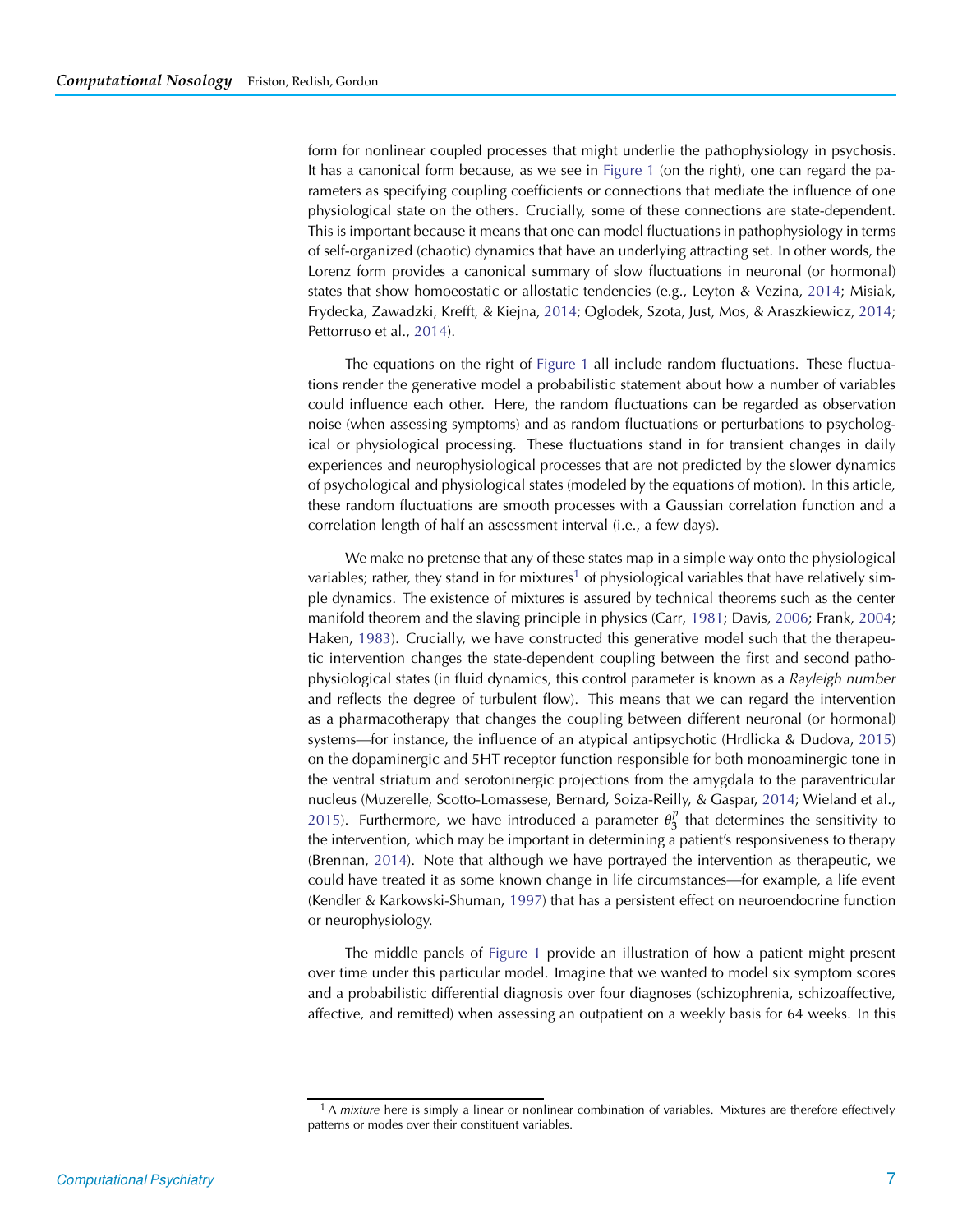illustrative example, the symptom scores could correspond to (normalized) clinical ratings from the PANSS (Kay, Fiszbein, & Opler, [1987](#page-20-24)) and the Beck Depression Inventory:

- Delusions [PANSS: minimum score  $= 1$ , maximum score  $= 7$ ]
- Conceptual disorganization [PANSS: minimum score  $= 1$ , maximum score  $= 7$ ]
- Blunted affect [PANSS: minimum score  $= 1$ , maximum score  $= 7$ ]
- Emotional withdrawal [PANSS: minimum score  $= 1$ , maximum score  $= 7$ ]
- Anxiety [PANSS: minimum score = 1, maximum score = 7]
- Beck Depression Inventory [BDI: minimum score  $= 0$ , maximum score  $= 63$ ]

with diagnoses according to the *ICD-10 Classification of Mental and Behavioural Disorders: Diagnostic Criteria for Research* (World Health Organization, [1993](#page-21-4)):

- F20 Schizophrenia
- F25 Schizoaffective disorder
- **F32 Depressive episode**
- No symptoms

A therapeutic intervention—say, an atypical antipsychotic—is introduced at 32 weeks, and we want to model the response. This therapeutic input is shown in the lower left panel as a dot-dashed line, and it affects the evolution of physiological states according to the equations of motion on the right. These equations generate chaotic fluctuations in (three) pathological states, shown at lower right in the middle group of panels. Two of these states are then mixed to produce a trajectory in a psychopathological state-space. This trajectory is shown in the center panels as a function of time (left panel) and as a trajectory in state-space (right panel). In other words, the trajectory (red line) is defined by plotting the two psychopathological variables against each other. In turn, the psychopathology generates symptom scores (shown as colored lines at the upper left) and diagnostic probabilities (shown at the upper right). The relationship between the continuous (dimensional) latent space of psychopathology and the (categorical) differential diagnosis is determined by diagnostic parameters  $\theta_i^{\Delta}$ , defining the characteristic location of the *i*th diagnosis.

These locations are shown as dots in the state-space, where the blue dot corresponds to a diagnosis of remission, and the green, cyan, and red locations correspond to diagnoses of schizophrenia and of schizoaffective and affective disorders, respectively. One can see that initial oscillations between schizophrenia and schizoaffective diagnoses are subverted by the therapeutic intervention. At this point, the latent pathophysiology is drawn to its (point) attractor at zero, the most likely diagnosis becomes remission, and the symptom scores regress to their normal values of zero. In short, this models a successful intervention in a pathophysiological process that shows chaotic oscillations expressed in terms of fluctuating symptoms and differential diagnosis. We will see later that—in the absence of therapy—these chaotic oscillations would otherwise produce a relapsing–remitting progression with an ambiguous diagnosis that fluctuates between schizophrenic and schizoaffective. This intervention is formally similar to what is known anecdotally as *chaos control* (e.g., Rose, [2014](#page-20-25)). This example suggests that the goal of therapy is not so much countering the pathological deviations as the more subtle problem of suppressing chaotic or turbulent neurohormonal processes that are equipped with many self-organizing feedback mechanisms. Heuristically, the role of the clinician becomes like the captain of a ship who uses prevailing winds to navigate toward calmer waters.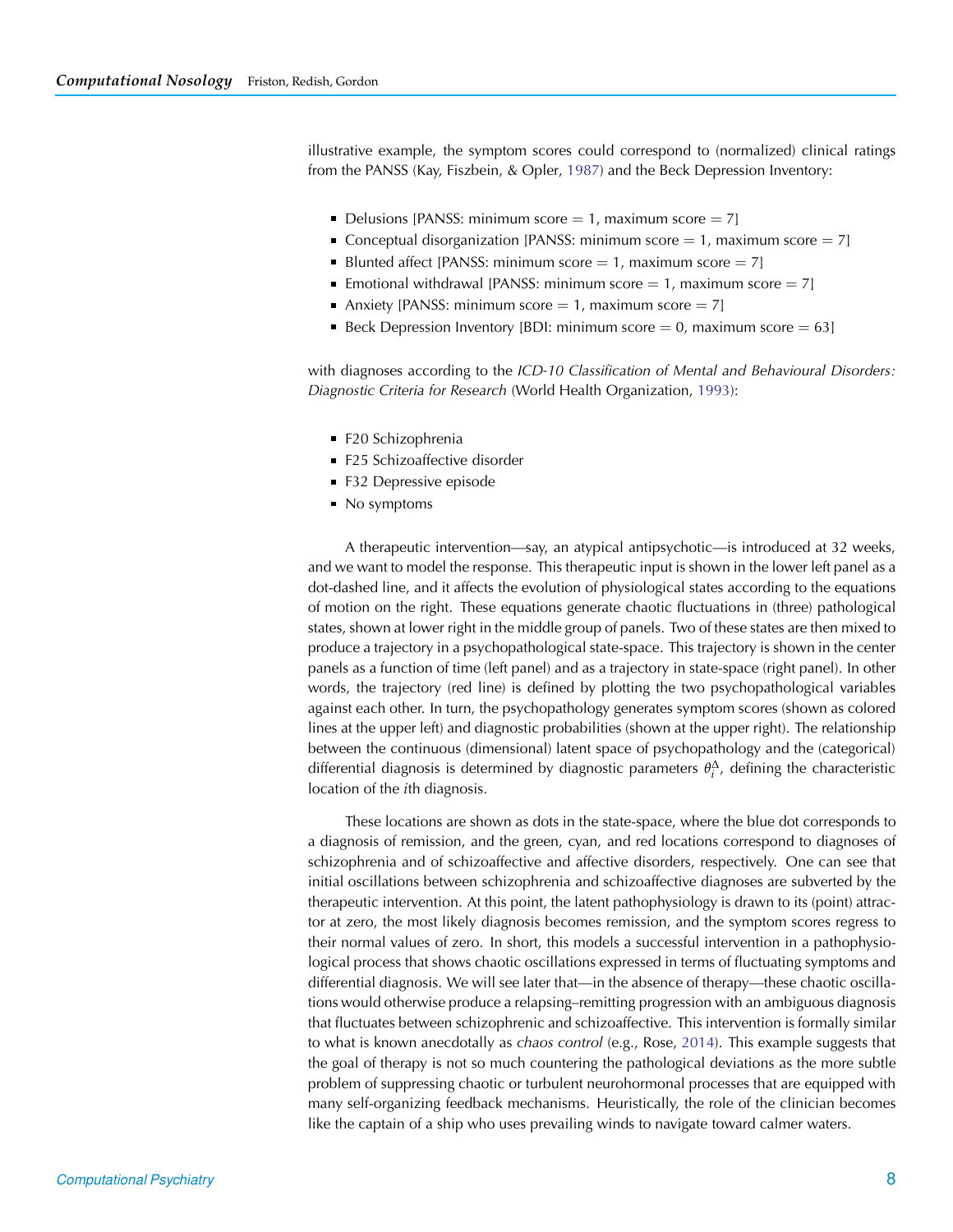This particular example is not meant to be definitive or valid in any sense. It is just one of a universe of potential models (or hypotheses) about the way that psychiatric morbidity is generated. We will return to procedures for comparing models in the next section. However, this example allows us to make a few key points about the nature of pathology and its expression. First, in any generative model of psychopathology there is a fundamental distinction between (time-invariant) parameters and (time-sensitive) states. This distinction can be regarded as the formal homologue of the distinction between *trait* and *state* abnormalities. For example, the patient illustrated above had a particular set of parameters  $\theta_i^p$  determining the family of trajectories (and their attracting sets) of pathophysiology. However, simply knowing these parameters does not tell us anything about the patient's pathological state at a particular time. To determine this, we have to infer the latent pathophysiology in terms of the current state *x*(*t*), by using model fitting or inversion. This presents a difficult (but solvable) problem, because we have to estimate both the parameters (traits) and states of a patient in order to determine that patient's trajectory in the short term.

The second distinction this sort of model brings to the table is between parameters that are patient-specific and parameters that are conserved over the population to which the model applies. In statistical terms, this corresponds to the difference between *random* and *fixed* effects, in which patient-specific effects model random variations in traits that may reflect predisposing factors (e.g., genetic predisposition). Conversely, other parameters may be fixed over patients and determine the canonical form of nosology.

In the example above, this distinction is illustrated by the difference between parameters that are specific to each patient or pathophysiology,  $\theta_i^p$ , and those that are inherent in the nosology, *θ<sup>n</sup> <sup>i</sup>* . The nosological parameters define a generic mapping from pathophysiology to psychopathology that is conserved over patients. Understanding this distinction is important practically, because nosological parameters can only be estimated from group data. We will see examples of this process in the next section.

## **MODEL INVERSION AND SELECTION**

In this section we consider the inversion and selection of generative models based on measurable outcomes. The ultimate aim of modeling is to predict the outcomes for a particular patient. The quality of these predictions rests upon a model that is accurate and that generalizes to the sorts of patients encountered. The quality of a model is scored in terms of its evidence, given some data. However, to evaluate model evidence, one needs to be able to invert or fit the data. This means that we first have to ensure that our models can be inverted. In other words, can we recover the unknown parameters and latent variables responsible for clinical data? In what follows, we take the simulated patient above and see whether we can recover the latent states, given the (known) therapeutic input and clinical outcomes (symptoms and diagnosis). We then briefly review Bayesian model comparison and discuss its crucial role in hypothesis testing—and in elaborating a more mechanistic nosology for psychiatry in the future.

#### *Model Inversion and Bayesian Filtering*

The problem of estimating unknown parameters and latent states from time-series data is known as *deconvolution* or *filtering* in the modeling literature. Because we have to estimate both parameters and states, this presents a *dual estimation problem* that is usually accommodated by treating parameters as very slowly fluctuating states. We will illustrate Bayesian filtering using an established procedure called *dynamic expectation maximization* (DEM). DEM was originally devised to infer latent neuronal states and the connectivity parameters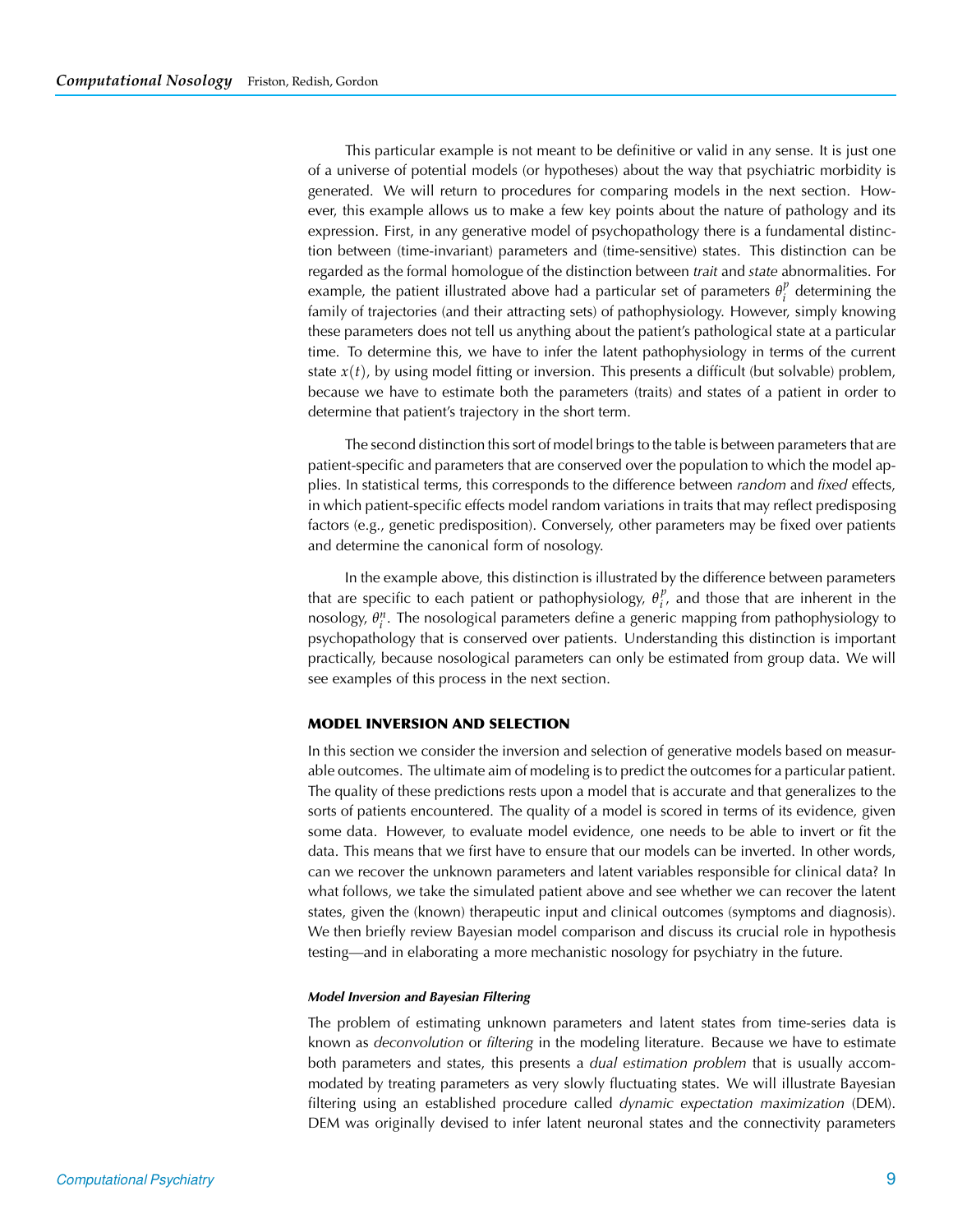generating neurophysiological signals in distributed brain networks, and it has been applied in a number of different contexts (Friston, Trujillo-Barreto, & Daunizeau, [2008\)](#page-20-26). Special cases of DEM include Kalman filtering (when the states are known and the state-space model is linear).

[Figure 2](#page-9-0) shows the results of Bayesian filtering when applied to the symptom and diagnostic time series shown in the previous figure. The format is similar to the middle panels of [Figure 1;](#page-4-0) however, here the colored lines correspond not to the true values generating the data, but to the estimated trajectories based on Bayesian filtering (as implemented with the MATLAB routine spm\_DEM.m). In this example, we simulated a clinical progression in the absence of any therapeutic intervention (as shown by the flat line in the lower left panel). In the absence of any check on the pathophysiology, chaotic oscillations of slowly increasing amplitude emerge over a period of 64 weeks (middle right panel). The resulting fluctuations in psychopathology are shown as a function of time and as a trajectory in state-space (middle panels). In the lower right panel, the posterior expectations (the most likely trajectories) of the pathophysiological states are contained within 90% Bayesian confidence intervals (gray areas). Notice that the first pathophysiological state has greater confidence intervals and is therefore estimated with slightly less precision than the remaining two states. Interestingly, the uncertainty about the first pathophysiological state itself fluctuates, peaking at certain points in the cycle (due to the nonlinearities in the generative model). In this example, the true (not shown) and estimated values were almost identical. This is because we used very low levels of random fluctuations, modeling random effects at the levels of outcomes, psychopathology, and pathophysiology (see [Figure 1\)](#page-4-0).

The upper panels show the resulting fluctuations in symptom and diagnostic scores as a function of time in graphical format (upper left panel) and in image format (upper right panel). One can see clearly that the differential diagnoses of schizophrenia and schizoaffective disorder vary every few months, reflecting an unstable and ambiguous diagnostic picture. We then repeated the filtering, but with a therapeutic intervention at 32 weeks. The simulated response and inferred latent states are shown in [Figure 3.](#page-10-0) These reproduce the results of [Figure 1](#page-4-0) and show the success of the intervention—as indicated by the emergence of a remitted diagnosis as time progresses (solid blue line on the upper left and cyan circle on the upper right).

In these illustrations, we estimated both the unknown states generating (simulated) clinical data and the patient-specific (trait) parameters governing pathophysiological dynamics. The estimated and true parameters are shown in the upper left panel of [Figure 4:](#page-11-0) The estimated values are shown as gray bars (with pink 90% confidence intervals), and the true values are shown in black. The accuracy of these estimates is self-evident, with a slight overconfidence that is characteristic of the approximate Bayesian inference implicit in DEM (MacKay, [1995\)](#page-20-27). Although these estimates show that, in principle, one can recover the traits and states of a particular subject at a particular time, we used the true values of the nosological parameters coupling pathophysiology to psychopathology (and generating clinical outcomes) during model inversion. One might ask, can these parameters also be estimated?

To illustrate this estimation, the upper right panel of [Figure 4](#page-11-0) reports the estimates (and 90% confidence intervals) based on an *empirical Bayesian* analysis (Kass & Steffey, [1989](#page-20-28)) of eight simulated patients (using spm\_dcm\_peb.m). *Empirical* Bayesian analysis refers to the hierarchical modeling of within- and between-subjects effects that may or may not be treated as random effects. In other words, empirical Bayes allows one to extend dynamic causal modeling of the subject-specific time series into group studies (Friston et al., [2016](#page-20-29)). Again, the (group mean) estimates are remarkably accurate, suggesting that, in principle, it is possible to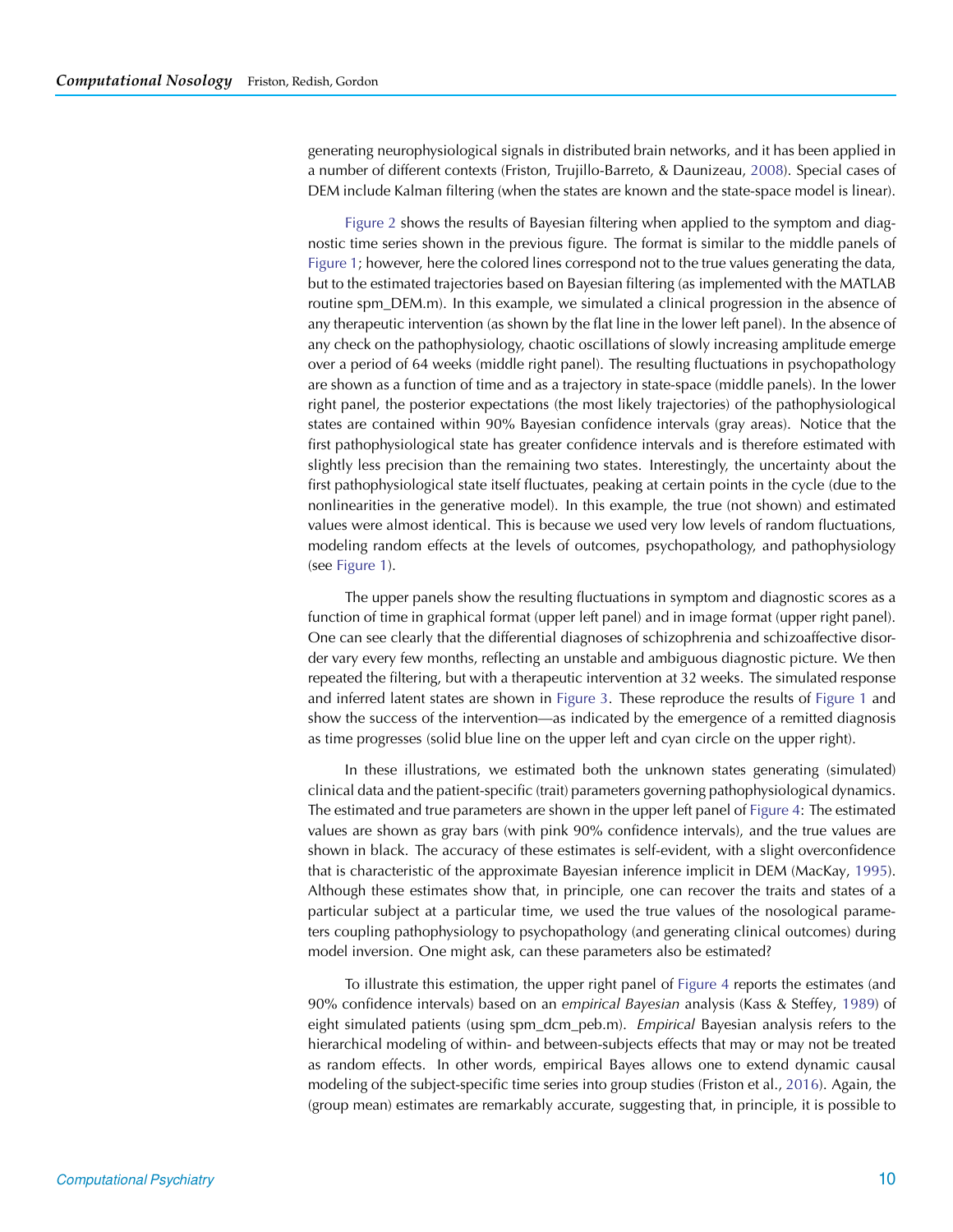

<span id="page-9-0"></span>**Figure 2. Bayesian filtering or model inversion of simulated clinical time-series data.** This figure reports the results of model inversion using the data generated by the model described in the previous figure. In this instance, the clinical data were simulated without any therapeutic intervention (shown by the broken line in the lower left panel) over 64 weeks and are shown in a format similar to the middle panels of [Figure 1.](#page-4-0) Here, the solid lines represent predictions, whereas the dotted lines represent prediction errors in terms of the clinical outcomes (upper left panel) and the latent psychopathology (middle left panel). The gray areas around the estimates of pathophysiology (lower right panel) correspond to 90% confidence intervals for the hidden states. The symptom scores and differential diagnoses are shown as a function of time (upper left) and in image format (upper right). The upper image at top right shows the changes in differential diagnosis, with the diagnosis of remission in the first (i.e., top) row, and the lower image shows the fluctuations in the first four symptom scores. Notice here that, in the absence of treatment, the chaotic fluctuations between schizophrenia and schizoaffective regimes of latent psychopathology slowly increase in amplitude.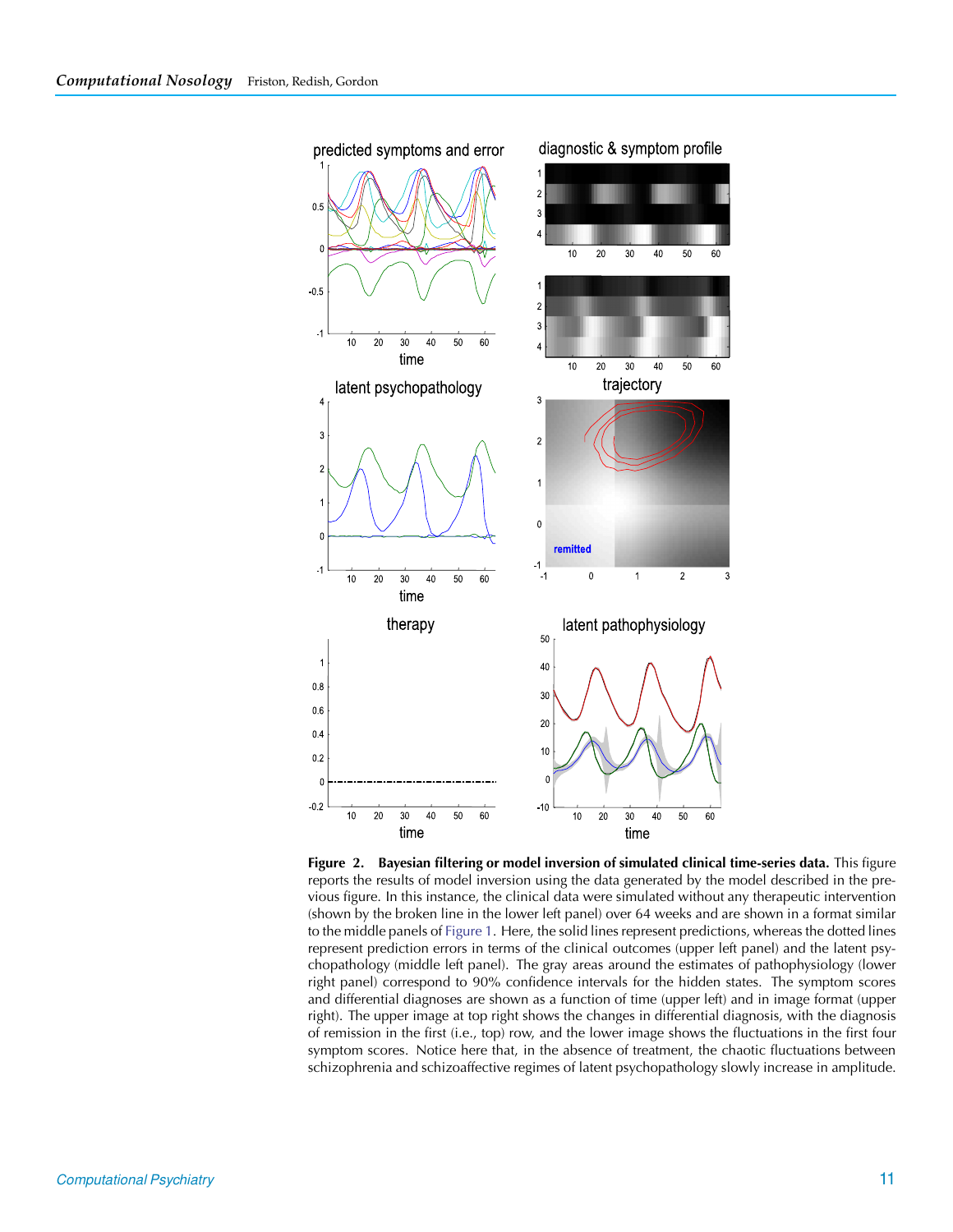

<span id="page-10-0"></span>**Figure 3. Inferred psychopathology and pathophysiology in response to treatment.** This figure uses the same format as [Figure 2.](#page-9-0) The only difference here is that we have introduced a therapeutic intervention that has destroyed the chaotic attractor, replacing it with a point attractor in the remitted regime of latent psychopathology. As a consequence, the pathophysiological variables approach zero, and the symptom scores normalize. At the same time, the most probable diagnosis becomes one of remission (solid blue line in the upper left panel—see also the cyan circle in the corresponding predictions in image format).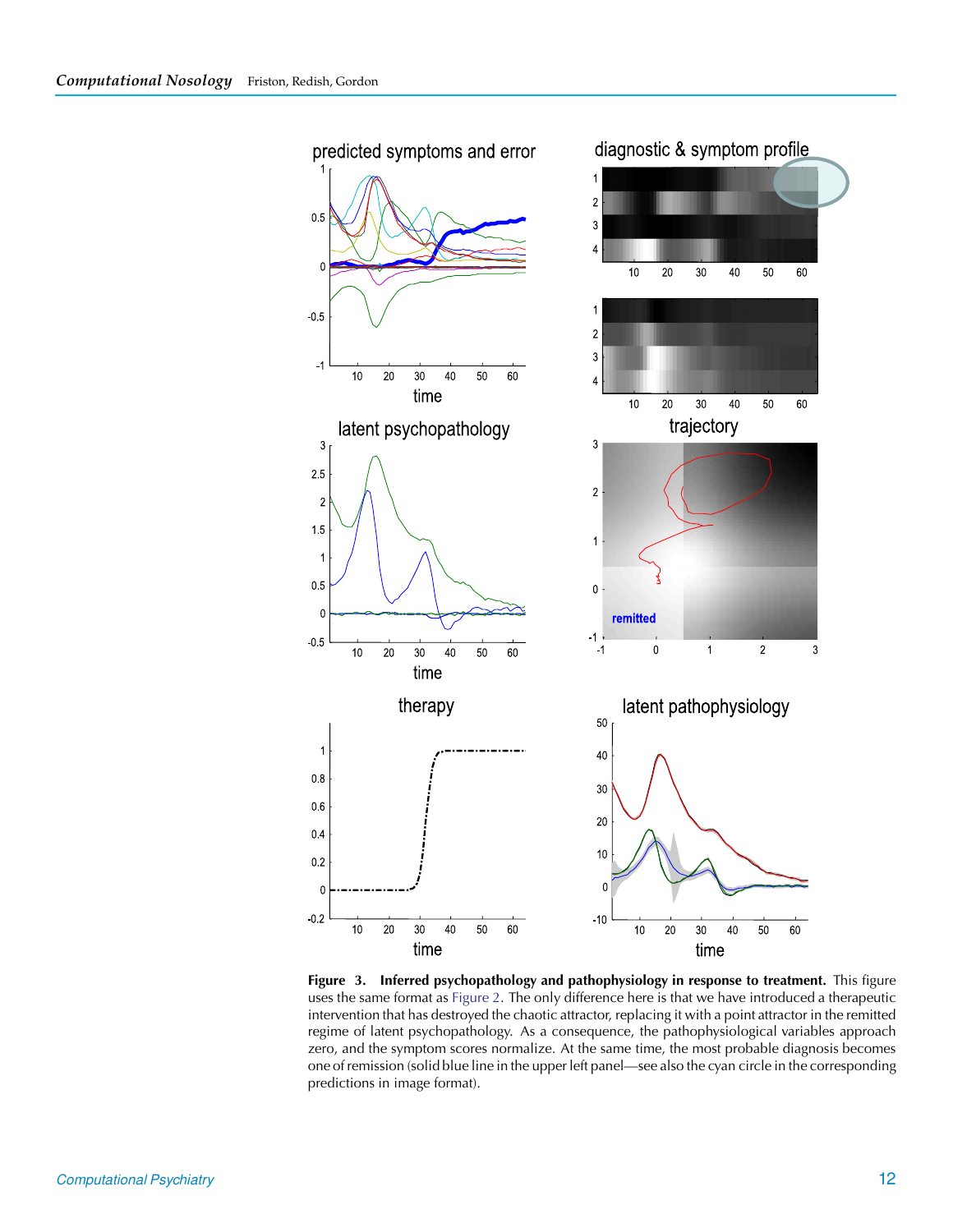

<span id="page-11-0"></span>**Figure 4. Bayesian model identification and comparison.** This figure summarizes the results of model identification (parameter estimation) and model selection using Bayesian model reduction. The upper panels show the posterior estimates of the subject-specific (left) and nosological (right) parameters based on single-subject time series and (eight-subject) group data, respectively. The gray bars correspond to the posterior means, and the pink bars report 90% Bayesian confidence intervals. These are superimposed on black bars that correspond to the true values used to simulate the clinical data. The lower left panel shows the combinations of nosological parameters that define 16 competing models that were compared using Bayesian model reduction. This comparison entails evaluating the evidence for each model—namely, the probability of the data under each model after having marginalized over unknown parameters and states. The model evidence is also known as the *marginal* or *integrated likelihood*. Under uninformative or flat priors over models, this also corresponds to the model posterior. The posterior probabilities over 16 models for the group data are shown at the lower right, suggesting that a model that precludes coupling between the second physiological state and the first psychopathological state (mediated by the third nosological parameter at upper right) has greater evidence than all other models.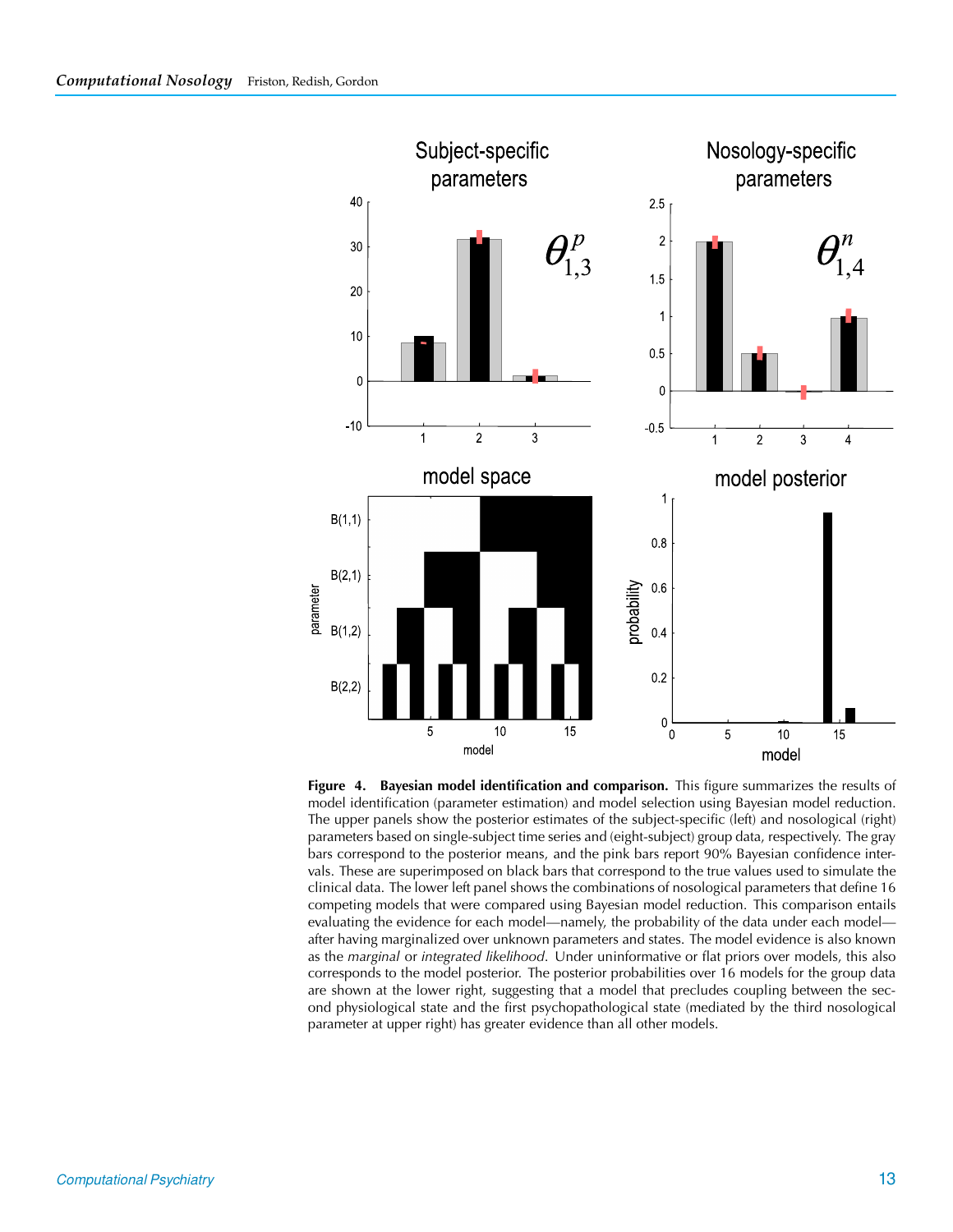recover parameters that are conserved over subjects. Note that the third nosological parameter has an estimated value of zero. This is important, because it leads us into the realm of Bayesian model comparison and evidence-based hypothesis testing.

#### *Bayesian Model Comparison and Hypothesis Testing*

Above, we have seen that this sort of model can, in principle, be inverted such that underlying (latent) psychopathological and pathophysiological states can be inferred, in the context of (unknown) subject-specific parameters or traits. However, this does not mean that the model itself has any validity or will generalize to real clinical data. In other words, how do we know we have a good model?

This is a question of model comparison. In short, the best model provides an accurate explanation for the data with minimum complexity. The model evidence reflects this, because a model's evidence is equal to accuracy minus complexity. The complexity term is important, because it ensures that models do not overfit the data—and will therefore generalize to new data. The model evidence is evaluated by marginalizing (i.e., averaging over) unknown parameters and states to provide the probability of some data under a particular model. The model here is defined in terms of the number of states (and parameters) and how they depend upon each other. A simple example of model comparison is provided in [Figure 4](#page-11-0) (lower panels).

In our model, the physiological states could influence psychopathology in a number of ways. Our model presupposes two physiological states that can influence two pathophysiological states, creating four possible dependencies that may or may not exist. This leads to  $2^4 = 16$ models that cover all combinations of the nosological parameters (see the lower left panel of [Figure 4\)](#page-11-0). We can evaluate the evidence for each of these 16 models by inverting all 16 and evaluating the evidence, or, as illustrated here, inverting the model with all four parameters in place and computing the evidence of all the reduced models with one or more parameters missing. This is known as *Bayesian model reduction*, which is an efficient way of performing Bayesian model comparison (Friston & Penny, [2011](#page-20-30)). The results of this model comparison are shown in the lower right panel of [Figure 4](#page-11-0) and suggest that the posterior probability is much greater for Model 14 than for any of the others. In this model, the influence of the second pathophysiological state on the first psychopathological state has been removed. Removing this parameter reduces the model complexity without any loss in accuracy, and therefore increases the model evidence. We might have guessed that this was the case by inspecting the posterior density of the third nosological parameter, which mediates this model component (see the upper right panel).

This is a rather trivial example of model comparison, but it illustrates an important aspect of dynamic causal modeling: namely, the ability to test and compare different models or hypotheses. Although it is not illustrated here, one can imagine comparing models with different numbers of pathophysiological states and different forms of dynamics. One could even imagine comparing models with different graphical structures. One interesting example here would be the modeling of psychotherapeutic interventions that might influence pathophysiology through experience-dependent plasticity. This would necessitate comparing models in which a therapeutic intervention influenced psychopathology, which couples back to pathophysiology through the parameters of its dynamics. This is illustrated by the dotted arrows at the left of [Figure 1.](#page-4-0)

We could speculate about many other examples: Crucial examples here involve an increasingly mechanistic interpretation of pathophysiology, in which pathophysiological states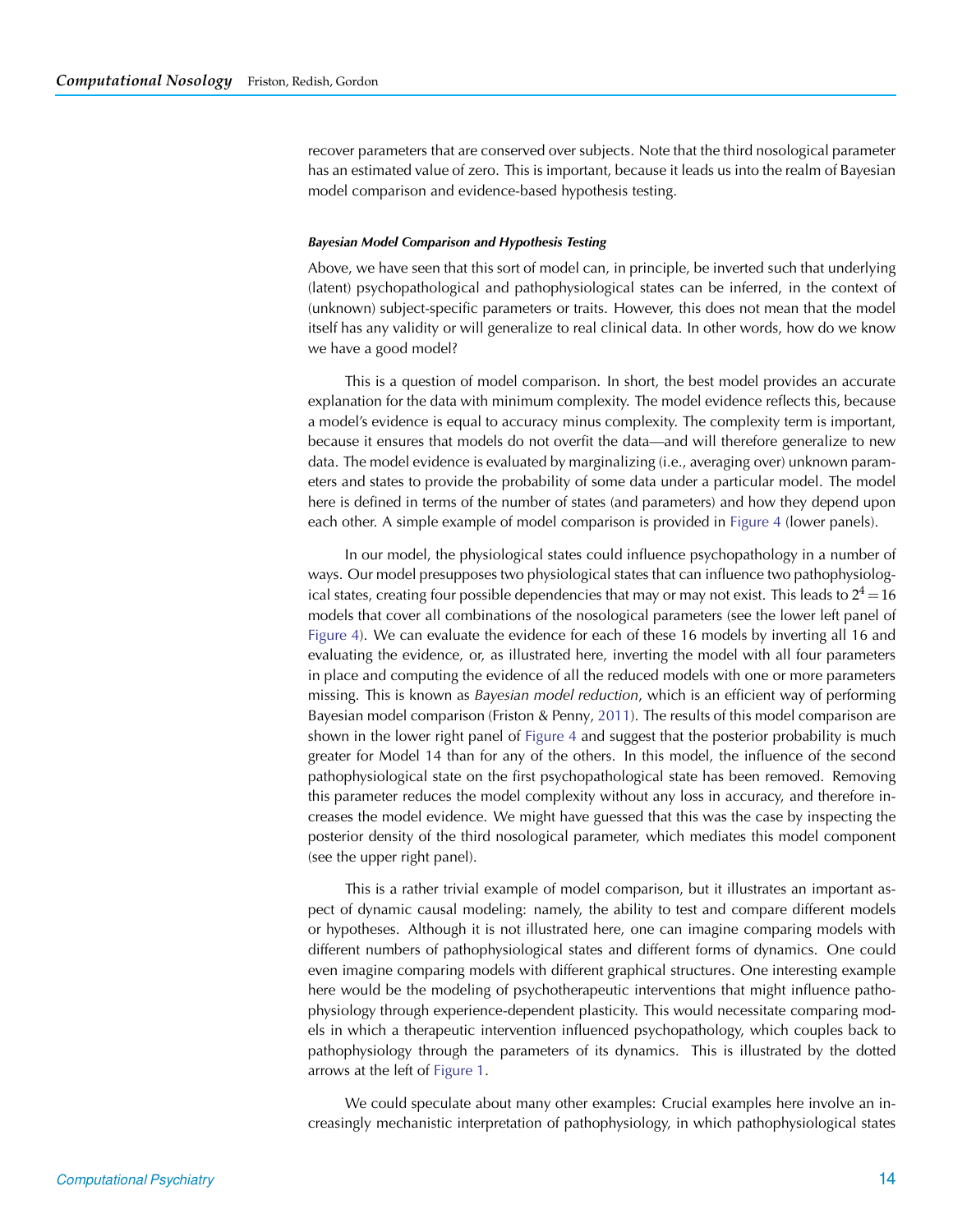could be mapped onto neurotransmitter systems through careful (generative) modeling of electrophysiological and psychophysical measurements (Stephan & Mathys, [2014\)](#page-20-6). One could also contemplate comparing models with different sorts of inputs or causes, ranging from social or environmental perturbations (e.g., traumatic events) to genetic factors (or their proxies, such as family history). Questions about whether and where genetic polymorphisms affect pathophysiology are formalized by simply comparing different generative models that accommodate effects on different states or parameters. For example, do models that include genetic biases on physiological parameters have greater evidence than models that do not?

The potential importance of model comparison should not be underestimated. We have tried to give a flavor of its potential. It is also worth noting that this field is an area of active research, with fast and improved schemes for scoring large model spaces being developed year by year (see also Viceconti, Hunter, & Hose, [2015\)](#page-21-5). One can construe an exploration of model space as a greedy search through a field of competing hypotheses and a formal statement of the scientific process. This may be especially relevant for psychiatry, which deals with the special problem of integrating both physiological and psychological therapies—calling for generative models that map between these two levels of description. In the final section, we turn to the more pragmatic issue of predicting a response to treatment for an individual patient.

## **PREDICTION AND PERSONALIZED PSYCHIATRY**

Let us assume we have used Bayesian model comparison to optimize our generative model of psychosis and prior probability distributions over its parameters. Can we now use the model to predict the outcome of a particular intervention in a given patient? In the previous section, we saw how clinical data from a single subject could be used to estimate subject-specific parameters (traits) and states at a particular time. In fact, the parameter estimates in [Figure 4](#page-11-0) were based on the first 32 weeks of data *before any treatment began*. This means that we now have estimates of how this particular subject would respond from any physiological state, as well as the physiological state at the end of the period of assessment. Given these (posterior probability) estimates, there are several ways in which we can predict the clinical prognosis and the responses to different treatments. The simplest way would be to sample from the posterior distribution and integrate the generative model with random fluctuations to build a probability distribution over future states. This is basically how weather forecasting is done. We will illustrate a related but simpler approach, applying Bayesian filtering to null data with zero precision; in other words, we fit time-series data that have yet to be acquired. This provides a predictive distribution over future trajectories based on the posterior estimates of the subject's current parameters and states.

[Figure 5](#page-14-0) shows the results of this predictive filtering using the same format as [Figure 3.](#page-10-0) However, there are two crucial differences between [Figures 5](#page-14-0) and [3:](#page-10-0) First, we start from latent states that are posterior estimates of the subject's current state, and more importantly, the trajectories are pure predictions based on pathophysiological dynamics. One can see that the predicted response to treatment (at 16 weeks) has an outcome similar to that of the actual treatment (although the trajectories are not exactly the same, when we compare the actual and predicted outcomes in [Figures 3](#page-10-0) and [5,](#page-14-0) respectively). [Figure 6](#page-15-0) shows the same predictions in the absence of treatment, again showing the pattern of fluctuation between schizophrenia and schizoaffective diagnoses that we encountered in [Figure 2.](#page-9-0)

The middle right panel of [Figure 6](#page-15-0) also includes trajectories with increasing levels of therapeutic intervention (ranging from 0 to 2). The final outcomes of these interventions are summarized on the lower left in terms of the probabilities of a diagnosis of "remitted" at 48 weeks.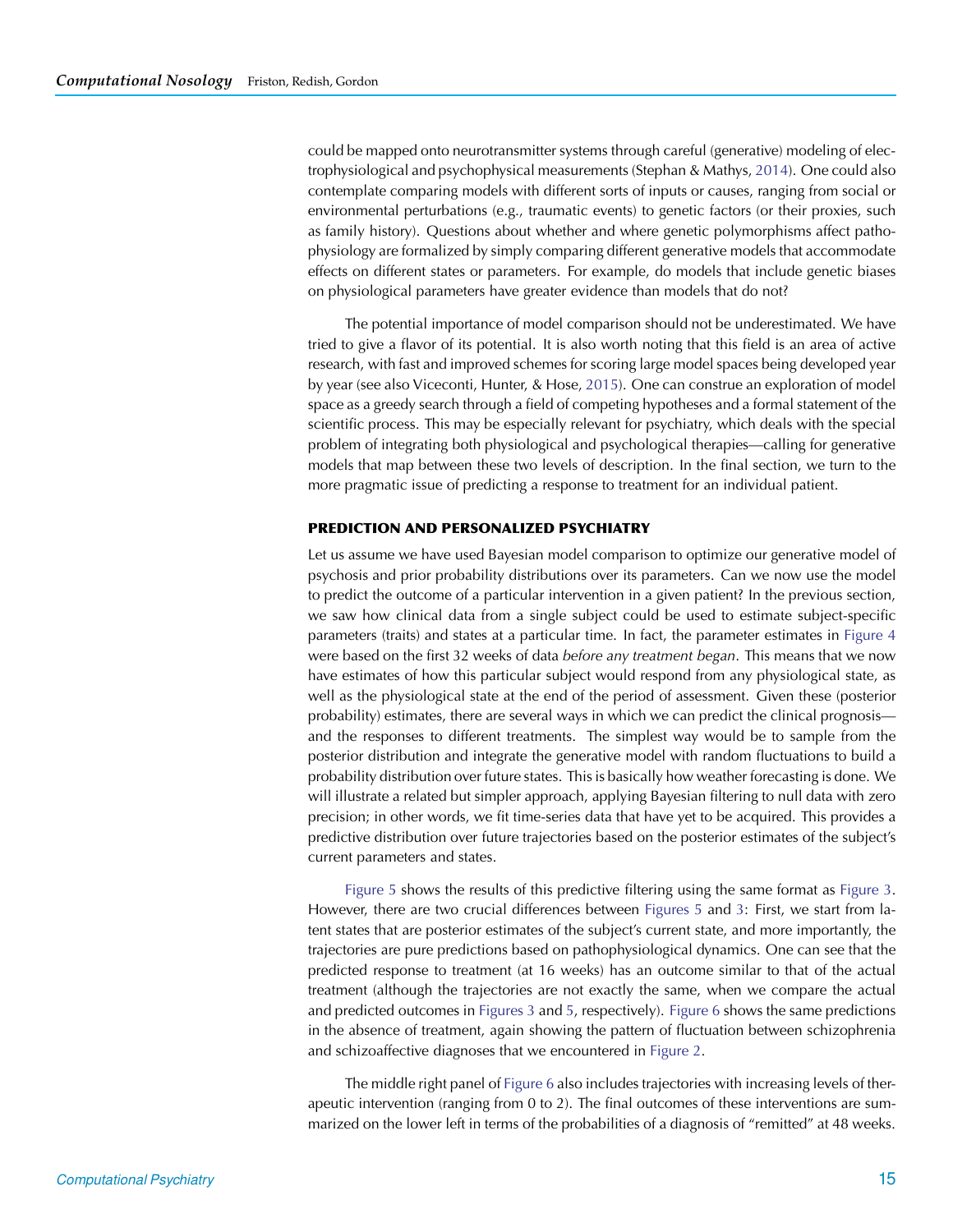

<span id="page-14-0"></span>**Figure 5. Predicted responses to treatment.** This figure uses the same format as [Figure 3;](#page-10-0) however, here the results are purely predictive in nature. In other words, the predictions are driven entirely by the pathophysiological dynamics based on subject-specific estimates of the model parameters—and starting from the state last estimated on the basis of an assessment prior to therapy.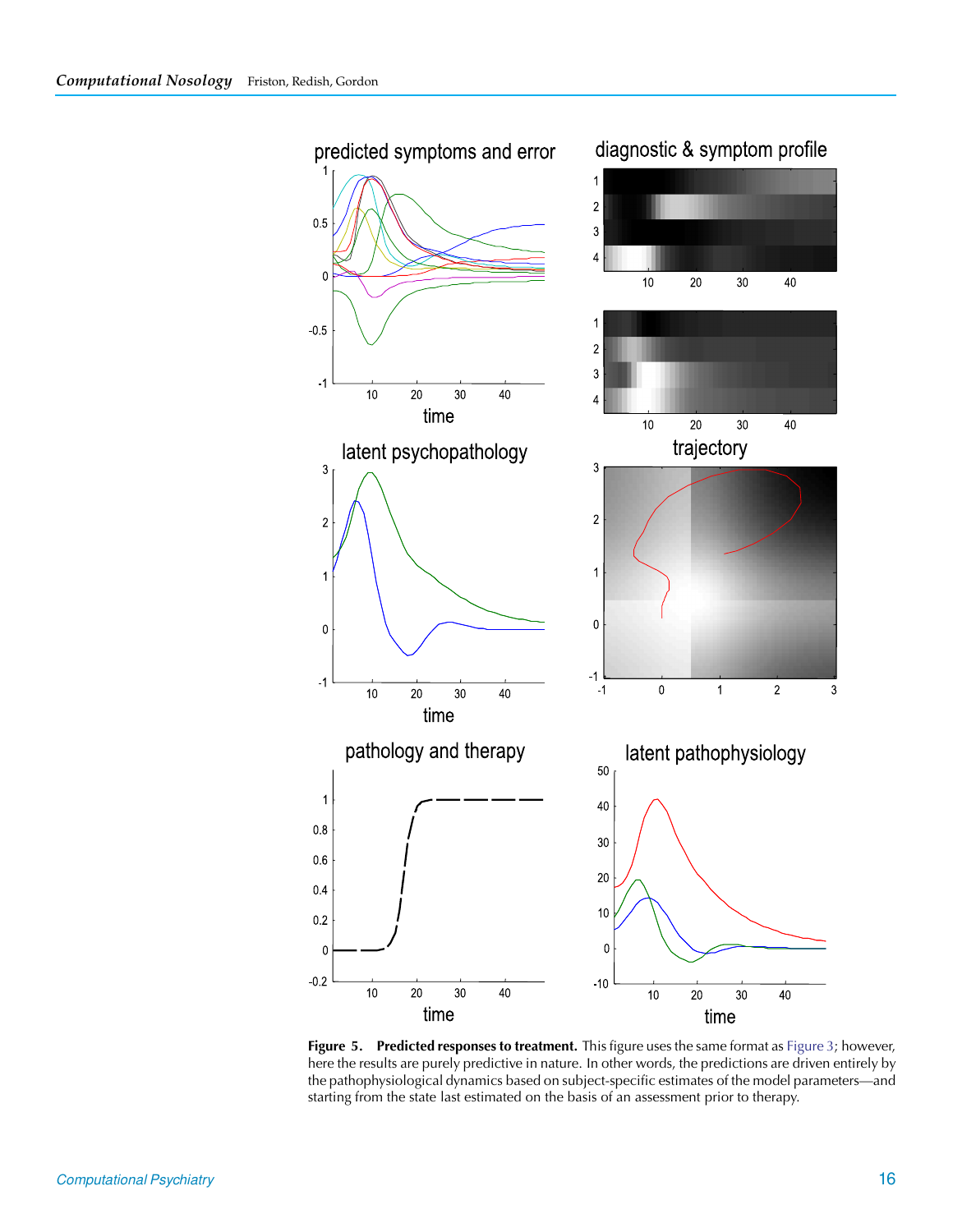

<span id="page-15-0"></span>**Figure 6. Predicted responses to different treatments.** This figure uses the same format as the previous figure; however, here the results are shown in the absence of any treatment. The dotted trajectories in the state-space (middle right panel) report eight simulations over increasing levels of therapeutic intervention. The endpoints of these trajectories are summarized at the lower left in terms of the probabilities of receiving a diagnosis of "remitted." This can be regarded as a predicted dose–response curve, illustrating the potential of the model to optimize treatment strategies.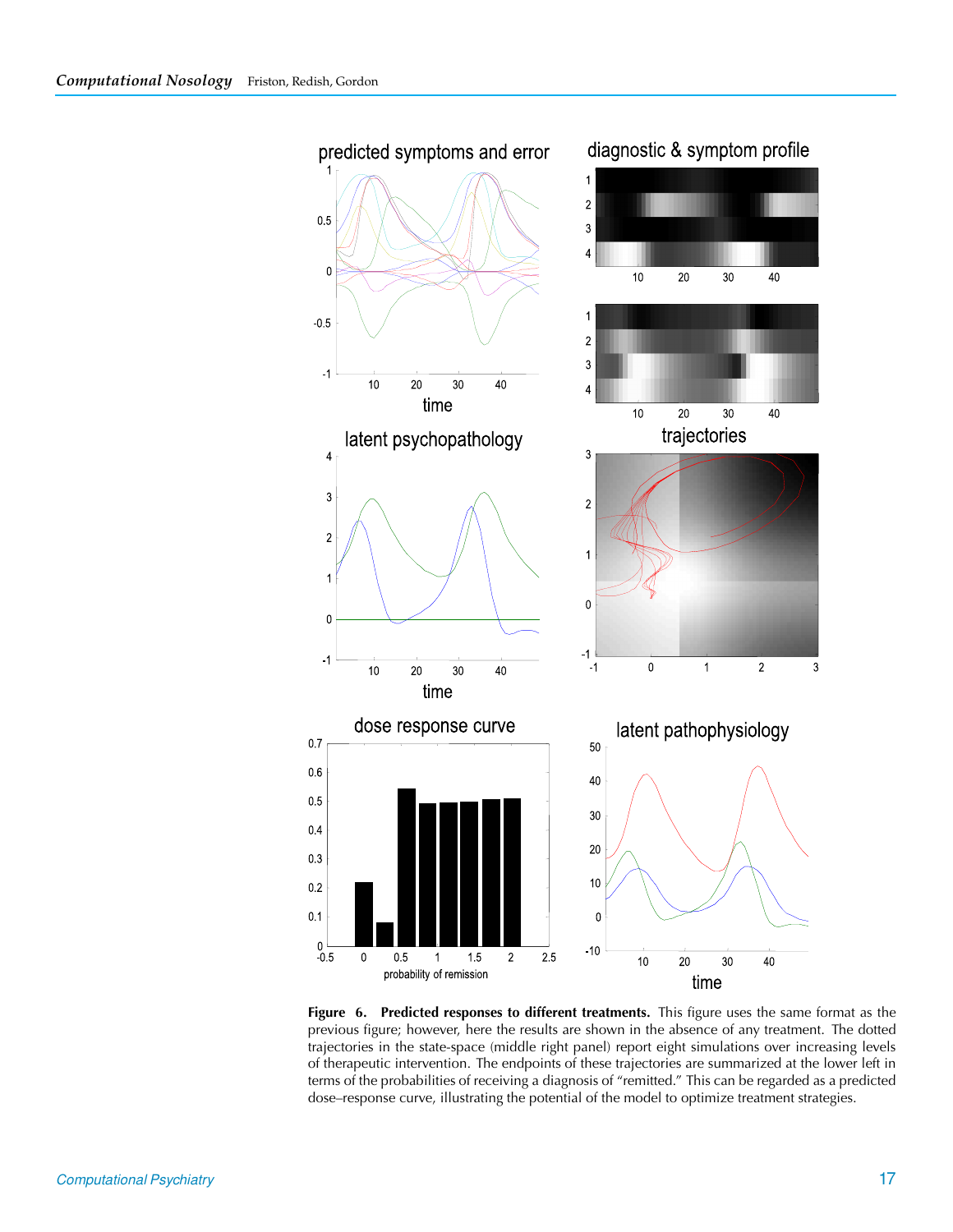This illustrates the potential for predictive modeling of this sort to provide dose–response relationships and explore different therapeutic interventions (and combinations of interventions). In this simple example, there is a small probability that the patient would remit without treatment, which dips and then recovers to levels around 50% with increasing levels of therapy. The apparent spontaneous recovery would, however, not be long-lasting—as can be imputed from the chaotic oscillations in [Figure 1.](#page-4-0)

# **CONCLUSION**

We have illustrated what a computational nosology could look like by using simulations of clinical trajectories, under a canonical generative model. The potential of this approach to nosological constructs can be motivated from a number of perspectives. First, it resolves the dialectic between categorical diagnostic constructs (e.g., DSM) and those based on latent dimensions of psychopathology or pathophysiology (e.g., RDoC). Both constructs play essential roles in a generative modeling framework, as diagnostic outcomes and latent causes, respectively. To harness their complementary strengths, it is only necessary to determine how one construct follows from the other, which is an inherent objective of model inversion and selection. Second, we have tried to emphasize the potential for an evidence-based approach to nosology that can operationalize mechanistic hypotheses in terms of Bayesian model comparison. This provides an integration of basic research and clinical studies that could, in principle, contribute synergistically to an evidenced-based nosology. Finally, we have illustrated the practical utility of using the predictions of (optimized) generative models for individualized or precision psychiatry (Chekroud & Krystal, [2015\)](#page-19-7), in terms of providing probabilistic predictions of responses to therapy.

A key aspect of the (diagnostic causal modeling) scheme above is that DSM/ICD diagnoses are treated as observations. This means that diagnoses become additional data that may provide further information (over and above symptoms) for model inversion. The advantage of this approach is that it provides a Bayes-optimal integration or fusion of multimodal (i.e., clinical and diagnostic) data. From a technical perspective, this integration is therefore grounded on the decades of careful feature selection provided by established diagnostic schemes. A potential disadvantage is that model inversion and comparison now essentially serve to identify those pathophysiological and psychopathological processes that best predict existing diagnostic categories, which may be heterogeneous in terms of an underlying pathophysiology. Having said this, heterogeneity is addressed implicitly by Bayesian model *reduction* and by the distinction between fixed and random (between-subjects) effects. As was noted by one of our reviewers, this offers a potentially "elegant approach, as it preserves the clinical intuition of an overarching syndrome and yet allows for inter-subject variability (at least as much as can be expressed through variations within the form of the chosen generative model)." However, it is not clear whether Bayesian model reduction will prove to be a sufficiently general solution. For example, it is possible that spectrum diseases consist of different subgroups or dimensions whose pathophysiology is described by qualitatively different models (i.e., nonnested or nonreducible likelihood functions). This speaks to an interesting application of Bayesian model *comparison* to provide evidence for—or against—qualitatively different pathophysiological variants that manifest as spectrum disorders.

#### *Relationship to Existing Frameworks*

One might ask why dynamical systems predominate in our treatment. The answer rests upon the fact that neuronal dynamics, physiology, neuroendocrinology, and their behavioral (and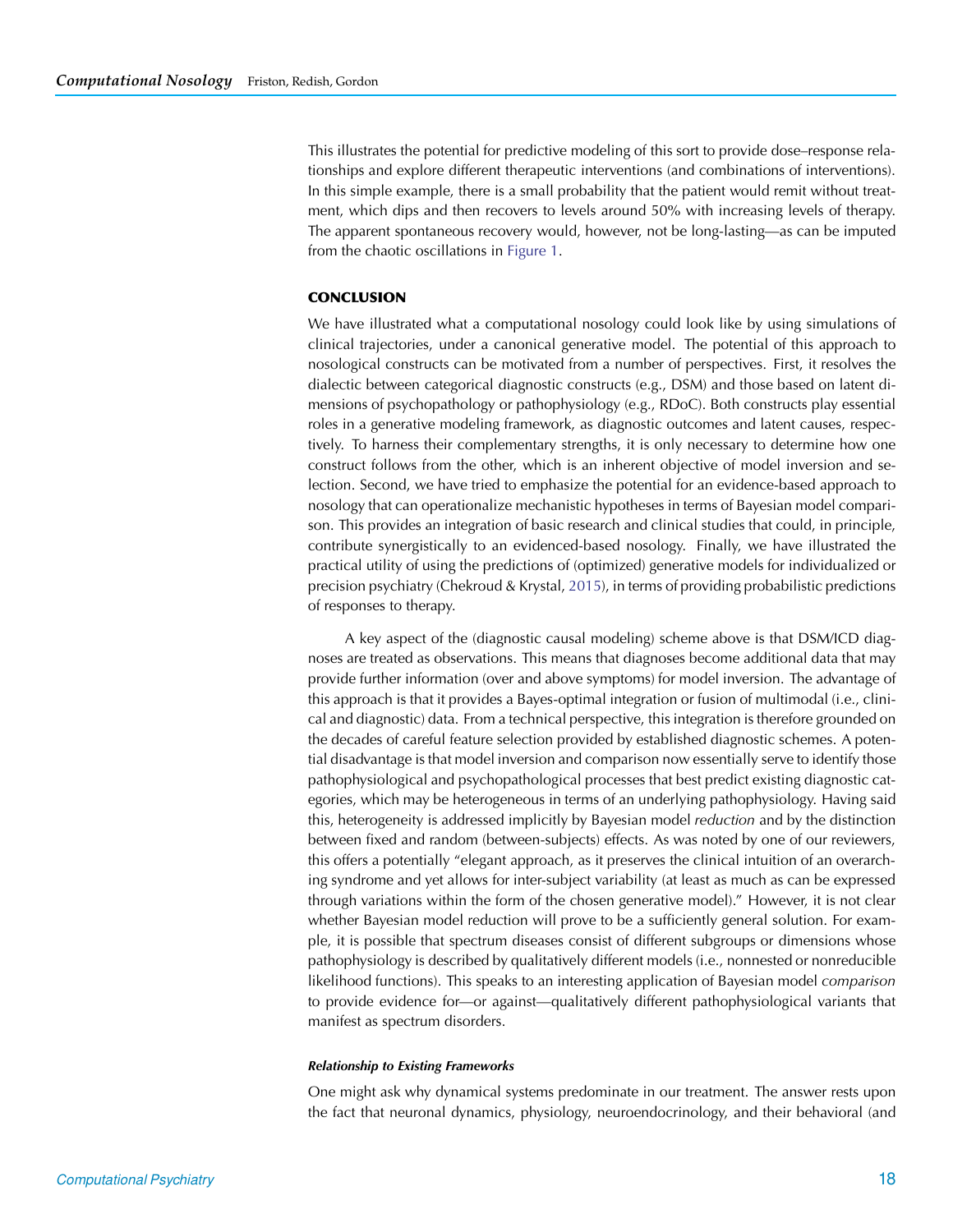autonomic) correlates are dynamic processes that can only be modeled with a dynamic or state-space model. In other words, clinical outcomes are generated by dynamic processes that necessarily call for a dynamic causal model. Any generative model that does not entail dynamics will, at best, only describe clusters (and associations) of symptoms (and signs). An emphasis on dynamic models is reflected in the modeling of infectious diseases (Paynter, [2016](#page-20-31); White et al., [2007\)](#page-21-6) and of immunological responses. Interestingly, these initiatives also have to contend with the balance between model complexity and accuracy (Thakar, Poss, Albert, Long, & Zhang, [2010](#page-20-32))—supported by Bayesian model selection—and indeed with the very nature of causality (Vineis & Kriebel, [2006](#page-21-7))—supported by dynamic causal models (Valdes-Sosa, Roebroeck, Daunizeau, & Friston, [2011](#page-21-8)).

It is interesting to contrast the computational nosology described here with the network analysis proposed in Borsboom and Cramer [\(2013](#page-19-0)). There are clear points of overlap, as well as some fundamental differences. Borsboom and Cramer use network analysis to dissolve some of the problems with traditional research strategies. They consider the utility of symptom networks, in which symptoms cause symptoms. The ensuing arguments about the ability to mimic symptom trajectories and model therapeutic interventions are compelling. Both the dynamic-causal-modeling and network analysis approaches can be regarded as responding to the limitations of current nosology, and both appeal to nonlinear, state-dependent interactions among the causes of symptoms. On the other hand, the notion that symptoms cause symptoms is antithetical to an underlying generative model—in which latent pathophysiology and psychopathology cause symptoms. In other words, if one subscribes to the approach described in this article, one commits to a formal distinction between measurable signs and symptoms (including clinical diagnoses) and the causes of those symptoms. For example, there is a fundamental distinction between a measurement (e.g., a temperature of 38.2 °C) and the causes of that measurement (e.g., bacterial infection). It is almost self-evident that to generate the (profile of) measurements available to a clinician, it is necessary to model their latent causes, whether or not they are ontologically well-defined.

Neuroimaging provides a cautionary tale here, which may usefully inform computational psychiatry. In neuroimaging, network analyses have been applied uncritically to measurements of hemodynamic or metabolic brain responses in order to furnish measures of *functional connectivity*. Although functional connectivity can be useful for phenotyping various individuals or cohorts, it does not provide insight into how the statistical dependencies among measurements are generated (Valdes-Sosa et al., [2011\)](#page-21-8). To characterize the underlying network, one has to acknowledge that hemodynamic signals in one part of the brain do not cause hemodynamics in another, but rather are caused by—or are symptoms of—the underlying (latent) neuronal activity. Network analysis of the *effective connectivity* among neuronal systems (i.e., the causes) generating measurements (i.e., the consequences) almost invariably calls on some form of dynamic causal modeling (Moran, Symmonds, Stephan, Friston, & Dolan, [2011](#page-20-33)). This cautionary tale suggests that we should not look for correlations among symptoms. Rather, we should try to identify the causal (network) architecture among the symptoms' latent causes: namely, the best generative model.

Both symptom network analysis (Borsboom & Cramer, [2013\)](#page-19-0) and generative modeling eschew the common-cause framework—namely, the assumption that symptoms and signs can be uniquely attributed to a common cause. Indeed, the ill-posed nature of differential diagnosis can be particularly severe in psychiatry (e.g., Brendel & Stern, [2005\)](#page-19-8). Any many-to-one mapping between latent causes and symptoms (and diagnostic constructs) can, in principle, be resolved through the Bayesian inversion of generative models that call on prior assumptions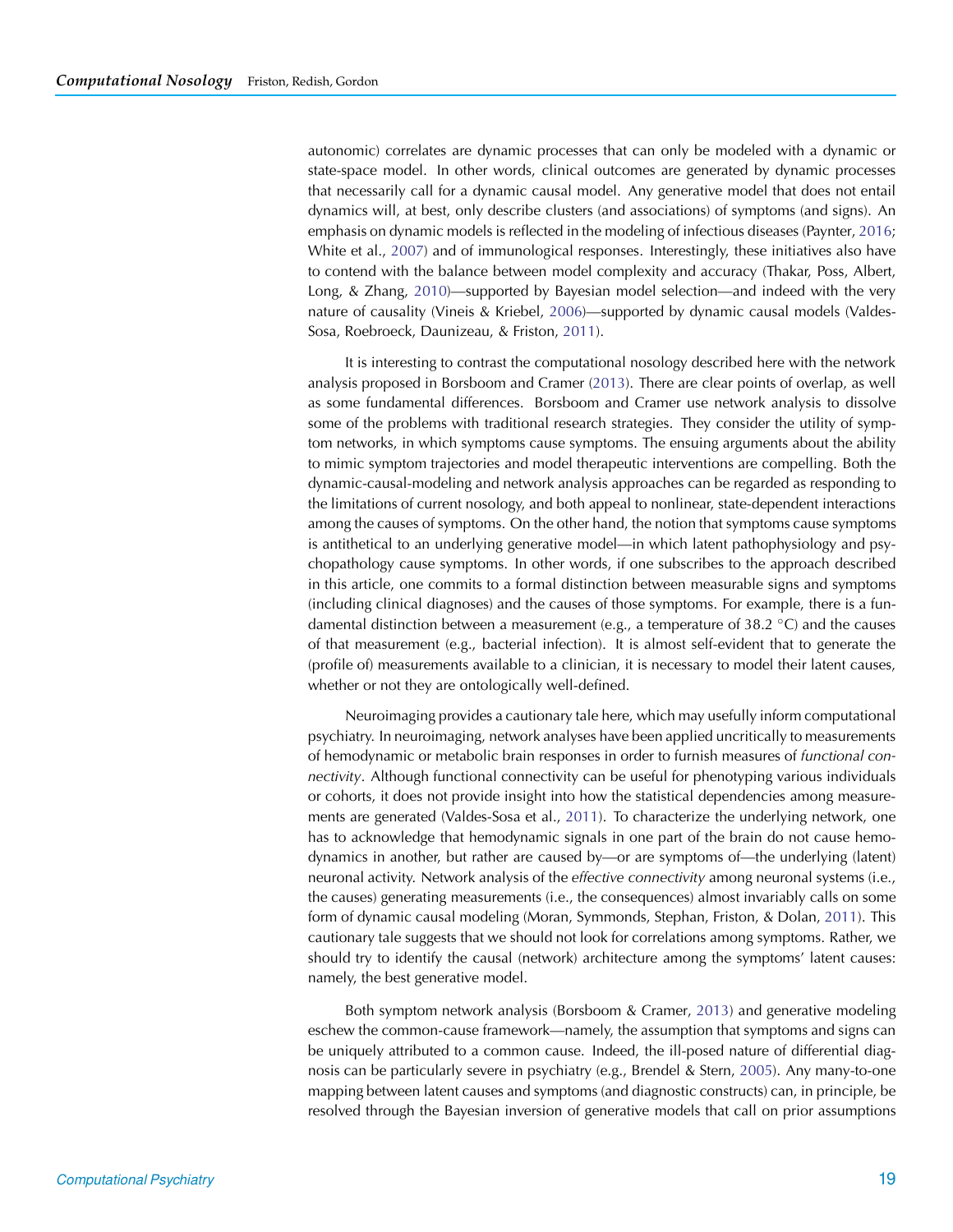to resolve the implicit indeterminacy. The role of prior assumptions or constraints could, therefore, be regarded as finessing ill-posed problems that present beyond the common-cause framework.

## *The Challenges of Generative Modeling*

The choice of generative model is clearly crucial in terms of providing valid and useful predictions of treatment responses. In introducing dynamic causal models of pathophysiology and psychopathology, we have emphasized that the example used in this article is purely illustrative. So, how should one choose a generative model? Several issues make this choice simpler than it might appear at first glance. First, one does not have to choose a single model: The key benefit of Bayesian model comparison is that one can score the quality of different models in terms of their evidence—and thereby use strictly evidence-based criteria to select among plausible models. Second, at a phenomenological level, dynamic systems can be described in terms of a *normal form* (Murdock, [2003\)](#page-20-34). In other words, some minimum description exists that preserves the essential dynamic behavior using a relatively simple set of differential equations. The notion of a normal form has proved extremely useful in the modeling of neuronal dynamics—for example, in epilepsy (Roberts, Iyer, Finnigan, Vanhatalo, & Breakspear, [2014\)](#page-20-35). This means that one does not need differential equations that describe every detailed fluctuation in the embodied brain; it is sufficient to summarize key fluctuations in terms of mixtures of physiological states with relatively simple differential equations (Freyer, Roberts, Ritter, & Breakspear, [2012\)](#page-19-9). Finally, having established a normal form or minimal model, it is possible to successively refine the equations to move from a phenomenological to a more informed and mechanistic description. A nice example is the use of dynamic causal models in neuroimaging. These models started with a single, lumped neuronal state for each brain region—and a bilinear approximation to the underlying dynamics (Friston et al., [2003\)](#page-20-5). These models were then progressively refined (through Bayesian model comparison and more informative data) to provide realistic descriptions of the synaptic activity and depolarization of specific neuronal populations (Moran et al., [2011\)](#page-20-33). The hope here is that computational psychiatry could witness the same refinement of simple (e.g., normal-form) models over the same 5- to 10-year timescale seen in neuroimaging. The end result could be canonical models for particular illnesses, whose increasing complexity and neuroendocrinological realism is matched by an increase in the accuracy with which patient data are modeled in a continuous, medical setting. This long-term refinement is exemplified nicely by dynamic causal models of the mismatch negativity (Garrido, Kilner, Kiebel, & Friston, [2009](#page-20-36)) that now form the basis of routine applications—and that have found their way into psychiatric research (e.g., Ranlund et al., [2016\)](#page-20-37).

Although we have emphasized the provisional nature of this approach, it should be acknowledged that one could analyze existing clinical data using the model described in this article with existing algorithms. Indeed, hundreds of publications in the neuroimaging literature have used dynamic causal modeling to infer the functional coupling among hidden neuronal states. In other words, it would be relatively simple to apply the techniques described above to existing data at the present time. However, the real challenge will lie in searching the vast model space to find models that are sufficiently comprehensive to account for the diverse range of clinical measures—in a way that generalizes from patient to patient—yet still parsimonious. This challenge is not necessarily insurmountable: One might argue that if we invested the same informatics resources in psychiatry that have been invested in weather forecasting and geophysical modeling, considerable progress could be made. Ultimately, one could imagine such model-based psychiatric prognoses being received with the same confidence that we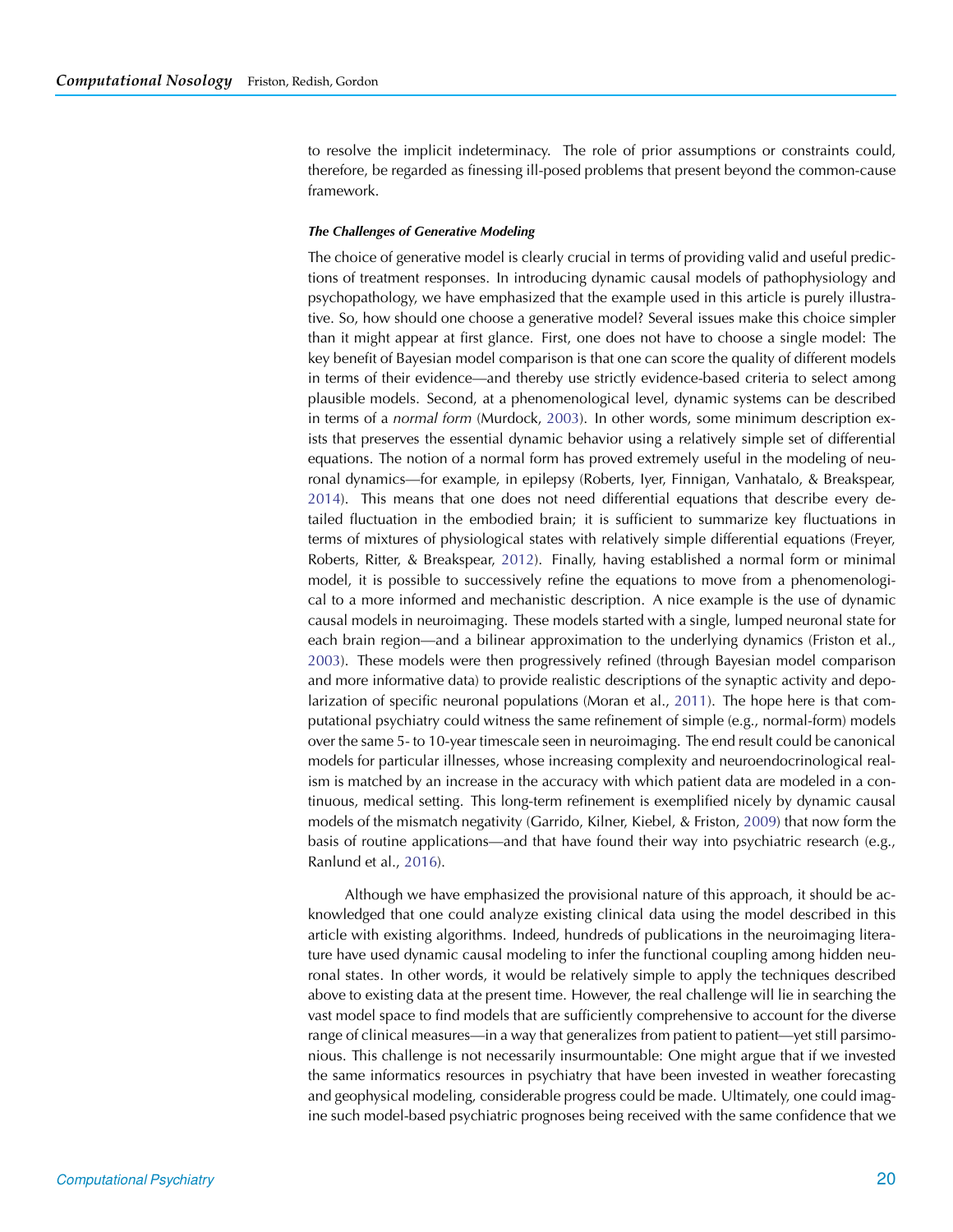currently accept daily weather forecasts. Of course, there are differences between psychiatric and meteorological forecasting. The latter has to deal with the "big data problem" in a relatively small model space. Conversely, psychiatry may have to contend with a "big theory problem" in a relatively large model space, but with more manageable datasets.

Having said this, perhaps the more important contribution of a formal nosology will not be its pragmatic application to precision medicine (i.e., through the introduction of prognostic apps for clinicians), but the use of Bayesian model selection to test increasingly mechanistic hypotheses and pursue a deeper understanding of pathogenesis in psychiatry. This is the way in which dynamic causal modeling has been applied in computational neuroscience and, as such, is just a formal operationalization of the scientific process.

## **SOFTWARE NOTE**

The simulations described in this article can be reproduced by downloading the SPM software (www.fil.ion.ucl.ac.uk/spm/) and running the MATLAB script DEM\_demo\_ontology.m. This demonstration uses the standard specification of dynamical systems used in the dynamic causal modeling of neurophysiological time series. For people who are interested in the technical or analytic aspects of model inversion, please see Friston et al. [\(2008](#page-20-26)) and Friston, Stephan, Li, and Daunizeau [\(2010](#page-20-38)) for a generalization of these schemes (see also https://en.wikipedia.org/wiki/ Generalized\_filtering). Their application in a variety of neuroimaging, cognitive, and computational neuroscience domains can be surveyed within the demo by using the graphical user interface opened by typing "DEM." This provides access to annotated MATLAB scripts that offer a pseudocode specification of variational model inversion. For people interested in practical procedures, the simplest way to start would be to reproduce the inversion of fMRI time series described in the SPM tutorial (chap. 38), available from www.fil.ion.ucl.ac.uk/spm/doc/ manual.pdf.

## **ACKNOWLEDGMENTS**

<span id="page-19-0"></span>This article was prepared while J.A.G. was employed at Columbia University. The views expressed are his own and do not necessarily represent the views of the National Institutes of Health or the United States Government. K.J.F. is funded by the Wellcome Trust. We also thank our anonymous reviewers for helpful guidance in presenting these ideas. Karl J. Friston on behalf of the Ernst Strüngmann Forum on Computational Psychiatry: What Can Theoretical Neuroscience and Psychiatry Teach Each Other?

### **REFERENCES**

- Borsboom, D., & Cramer, A. O. (2013). Network analysis: An integrative approach to the structure of psychopathology. *Annual Review of Clinical Psychology*, *9*, 91–121.
- Brendel, R. W., & Stern, T. A. (2005). Psychotic symptoms in the elderly. *Primary Care Companion to the Journal of Clinical Psychiatry*, *7*, 238–241.
- Brennan, M. D. (2014). Pharmacogenetics of second-generation antipsychotics. *Pharmacogenomics*, *15*(6), 869–884.
- Carr, J. (1981). *Applications of centre manifold theory*. Berlin, Germany: Springer.
- Chekroud, A. M., & Krystal, J. H. (2015). Personalised pharmacotherapy: An interim solution for antidepressant treatment? *BMJ*, *350*, h2502.
- Daunizeau, J., David, O., & Stephan, K. E. (2011). Dynamic causal modelling: A critical review of the biophysical and statistical foundations. *NeuroImage*, *58*, 312–322.
- <span id="page-19-8"></span><span id="page-19-4"></span>Davis, M. J. (2006). Low-dimensional manifolds in reaction-diffusion equations: 1. Fundamental aspects. *Journal of Physical Chemistry A*, *110*, 5235–5256.
- <span id="page-19-6"></span><span id="page-19-2"></span>de Boer, R. J., & Perelson, A. S. (1991). Size and connectivity as emergent properties of a developing immune network. *Journal of Theoretical Biology*, *149*, 381–424.
- <span id="page-19-9"></span><span id="page-19-7"></span><span id="page-19-5"></span><span id="page-19-3"></span><span id="page-19-1"></span>Frank, T. D. (2004). *Nonlinear Fokker-Planck equations: Fundamentals and applications* (Springer Series in Synergetics). Berlin, Germany: Springer.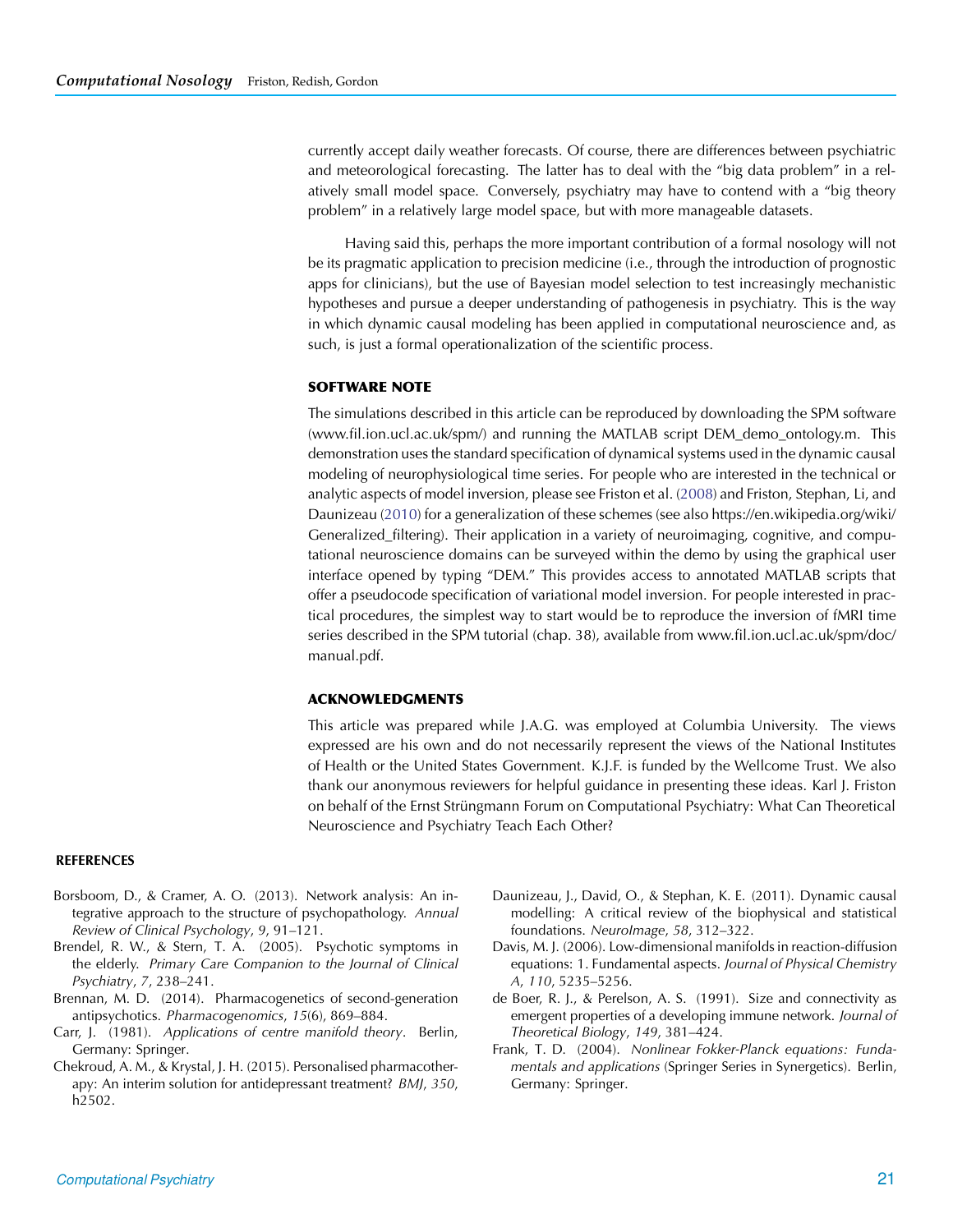- Freyer, F., Roberts, J. A., Ritter, P., & Breakspear, M. (2012). A canonical model of multistability and scale-invariance in biological systems. *PLoS Computational Biology*, *8*, e1002634.
- Friston, K. J. (2016). Computational nosology and precision psychiatry: A proof of concept. In A. D. Redish & J. A. Gordon (Eds.), *Computational psychiatry: New perspectives on mental illness* (pp. 201–222). Cambridge, MA: MIT Press.
- Friston, K. J., Harrison, L., & Penny, W. (2003). Dynamic causal modelling. *NeuroImage*, *19*, 1273–1302.
- Friston, K. J., Litvak, V., Oswal, A., Razi, A., Stephan, K. E., van Wijk, B. C., et al. (2016). Bayesian model reduction and empirical Bayes for group (DCM) studies. *NeuroImage*, *128*, 413–431.
- Friston, K., & Penny, W. (2011). Post hoc Bayesian model selection. *NeuroImage*, *56*, 2089–2099.
- Friston, K., Stephan, K., Li, B., & Daunizeau, J. (2010). Generalised filtering. *Mathematical Problems in Engineering*, *2010*, 621670.
- Friston, K. J., Trujillo-Barreto, N., & Daunizeau, J. (2008). DEM: A variational treatment of dynamic systems. *NeuroImage*, *41*, 849–885.
- Garrido, M. I., Kilner, J. M., Kiebel, S. J., & Friston, K. J. (2009). Dynamic causal modeling of the response to frequency deviants. *Journal of Neurophysiology*, *101*, 2620–2631.
- Haken, H. (1983). *Synergetics: An introduction. Non-equilibrium phase transition and self-organisation in physics, chemistry and biology*. Berlin, Germany: Springer.
- Hollis, C., Morriss, R., Martin, J., Amani, S., Cotton, R., Denis, M., & Lewis, S. (2015). Technological innovations in mental healthcare, harnessing the digital revolution. *British Journal of Psychiatry*, *206*, 263–265.
- Hrdlicka, M., & Dudova, I. (2015). Atypical antipsychotics in the treatment of early-onset schizophrenia. *Neuropsychiatric Disease and Treatment*, *11*, 907–913.
- Kass, R. E., & Steffey, D. (1989). Approximate Bayesian inference in conditionally independent hierarchical models (parametric empirical Bayes models). *Journal of the American Statistical Association*, *407*, 717–726.
- Kaufman, J., Gelernter, J., Hudziak, J. J., Tyrka, A. R., & Coplan, J. D. (2015). The Research Domain Criteria (RDoC) Project and studies of risk and resilience in maltreated children. *Journal of American Academy of Child and Adolescent Psychiatry*, *54*, 617–625.
- Kay, S. (1990). Positive-negative symptom assessment in schizophrenia: Psychometric issues and scale comparison. *Psychiatric Quarterly*, *61*, 163–178.
- Kay, S. R., Fiszbein, A., & Opler, L. A. (1987). The positive and negative syndrome scale (PANSS) for schizophrenia. *Schizophrenia Bulletin*, *13*, 261–276.
- Kendler, K. S., & Karkowski-Shuman, L. (1997). Stressful life events and genetic liability to major depression: Genetic control of exposure to the environment? *Psychological Medicine*, *27*, 539–547.
- Krystal, J. H., & State, M. W. (2014). Psychiatric disorders: Diagnosis to therapy. *Cell*, *157*, 201–214.
- Leyton, M., & Vezina, P. (2014). Dopamine ups and downs in vulnerability to addictions: A neurodevelopmental model. *Trends in Pharmacological Sciences*, *35*, 268–276.
- Lorenz, E. N. (1963). Deterministic nonperiodic flow. *Journal of Atmospheric Science*, *20*, 130–141.
- MacKay, D. J. (1995). Free-energy minimisation algorithm for decoding and cryptoanalysis. *Electronics Letters*, *31*, 445–447.
- <span id="page-20-10"></span>Martinez, B., & Valstar, M. F. (2016). L2,1-based regression and prediction accumulation across views for robust facial landmark detection. *Image and Vision Computing*, *47*, 36–44.
- <span id="page-20-17"></span><span id="page-20-3"></span>Misiak, B., Frydecka, D., Zawadzki, M., Krefft, M., & Kiejna, A. (2014). Refining and integrating schizophrenia pathophysiology— Relevance of the allostatic load concept. *Neuroscience and Biobehavioral Reviews*, *45*, 183–201.
- <span id="page-20-5"></span><span id="page-20-1"></span>Montague, P. R., Dolan, R. J., Friston, K. J., & Dayan, P. (2012). Computational psychiatry. *Trends in Cognitive Sciences*, *16*, 72–80.
- <span id="page-20-33"></span><span id="page-20-29"></span>Moran, R. J., Symmonds, M., Stephan, K. E., Friston, K. J., & Dolan, R. J. (2011). An in vivo assay of synaptic function mediating human cognition. *Current Biology*, *21*, 1320–1325.
- <span id="page-20-34"></span><span id="page-20-30"></span>Murdock, J. (2003). *Normal forms and unfoldings for local dynamical systems*. Berlin, Germany: Springer.
- <span id="page-20-38"></span><span id="page-20-26"></span><span id="page-20-22"></span>Muzerelle, A., Scotto-Lomassese, S., Bernard, J. F., Soiza-Reilly, M., & Gaspar, P. (2014). Conditional anterograde tracing reveals distinct targeting of individual serotonin cell groups (B5–B9) to the forebrain and brainstem. *Brain Structure and Function*, *221*, 535–561. doi[:10.1007/s00429-014-0924-4.](https://dx.doi.org/10.1007/s00429-014-0924-4)
- <span id="page-20-36"></span><span id="page-20-18"></span>Oglodek, E., Szota, A., Just, M., Mos, D., & Araszkiewicz, A. (2014). The role of the neuroendocrine and immune systems in the pathogenesis of depression. *Pharmacology Reports*, *66*, 776–781.
- <span id="page-20-31"></span><span id="page-20-20"></span>Paynter, S. (2016). Incorporating transmission into causal models of infectious diseases for improved understanding of the effect and impact of risk factors. *American Journal of Epidemiology*, *183*, 574–582.
- <span id="page-20-12"></span><span id="page-20-9"></span>Peled, A. (2009). Neuroscientific psychiatric diagnosis. *Medical Hypotheses*, *73*, 220–229.
- <span id="page-20-21"></span><span id="page-20-19"></span>Pettorruso, M., De Risio, L., Di Nicola, M., Martinotti, G., Conte, G., & Janiri, L. (2014). Allostasis as a conceptual framework linking bipolar disorder and addiction. *Frontiers in Psychiatry*, *5*, 173.
- <span id="page-20-28"></span><span id="page-20-15"></span>Poland, D. (1993). Cooperative catalysis and chemical chaos, a chemical model for the Lorenz equations. *Physica D*, *65*, 86–99.
- <span id="page-20-37"></span>Ranlund, S., Adams, R. A., Diez, A., Constante, M., Dutt, A., Hall, M. H., et al. (2016). Impaired prefrontal synaptic gain in people with psychosis and their relatives during the mismatch negativity. *Human Brain Mapping*, *37*, 351–365.
- <span id="page-20-11"></span><span id="page-20-0"></span>Redish, A., & Gordon, J. (2016). *Computational psychiatry: New perspectives on mental illness*. Cambridge, MA: MIT Press.
- <span id="page-20-13"></span><span id="page-20-2"></span>Redish, A. D., & Johnson, A. (2007). A computational model of craving and obsession. *Annals of the New York Academy of Sciences*, *1104*, 324–339.
- <span id="page-20-24"></span><span id="page-20-8"></span>Richesson, R. L., Sun, J., Pathak, J., Kho, A. N., & Denny, J. C. (2016). Clinical phenotyping in selected national networks: Demonstrating the need for high-throughput, portable, and computational methods. *Artificial Intelligence in Medicine*, *71*, 57–61.
- <span id="page-20-35"></span><span id="page-20-23"></span>Roberts, J. A., Iyer, K. K., Finnigan, S., Vanhatalo, S., & Breakspear, M. (2014). Scale-free bursting in human cortex following hypoxia at birth. *Journal of Neuroscience*, *34*, 6557–6572.
- <span id="page-20-25"></span><span id="page-20-7"></span>Rose, N. R. (2014). Learning from myocarditis, mimicry, chaos and black holes. *F1000Prime Reports*, *6*, 25.
- <span id="page-20-16"></span><span id="page-20-6"></span>Stephan, K. E., & Mathys, C. (2014). Computational approaches to psychiatry. *Current Opinion in Neurobiology*, *25*, 85–92.
- <span id="page-20-32"></span><span id="page-20-27"></span><span id="page-20-14"></span><span id="page-20-4"></span>Stephan, K. E., Penny, W. D., Daunizeau, J., Moran, R. J., & Friston, K. J. (2009). Bayesian model selection for group studies. *Neuro-Image*, *46*, 1004–1017.